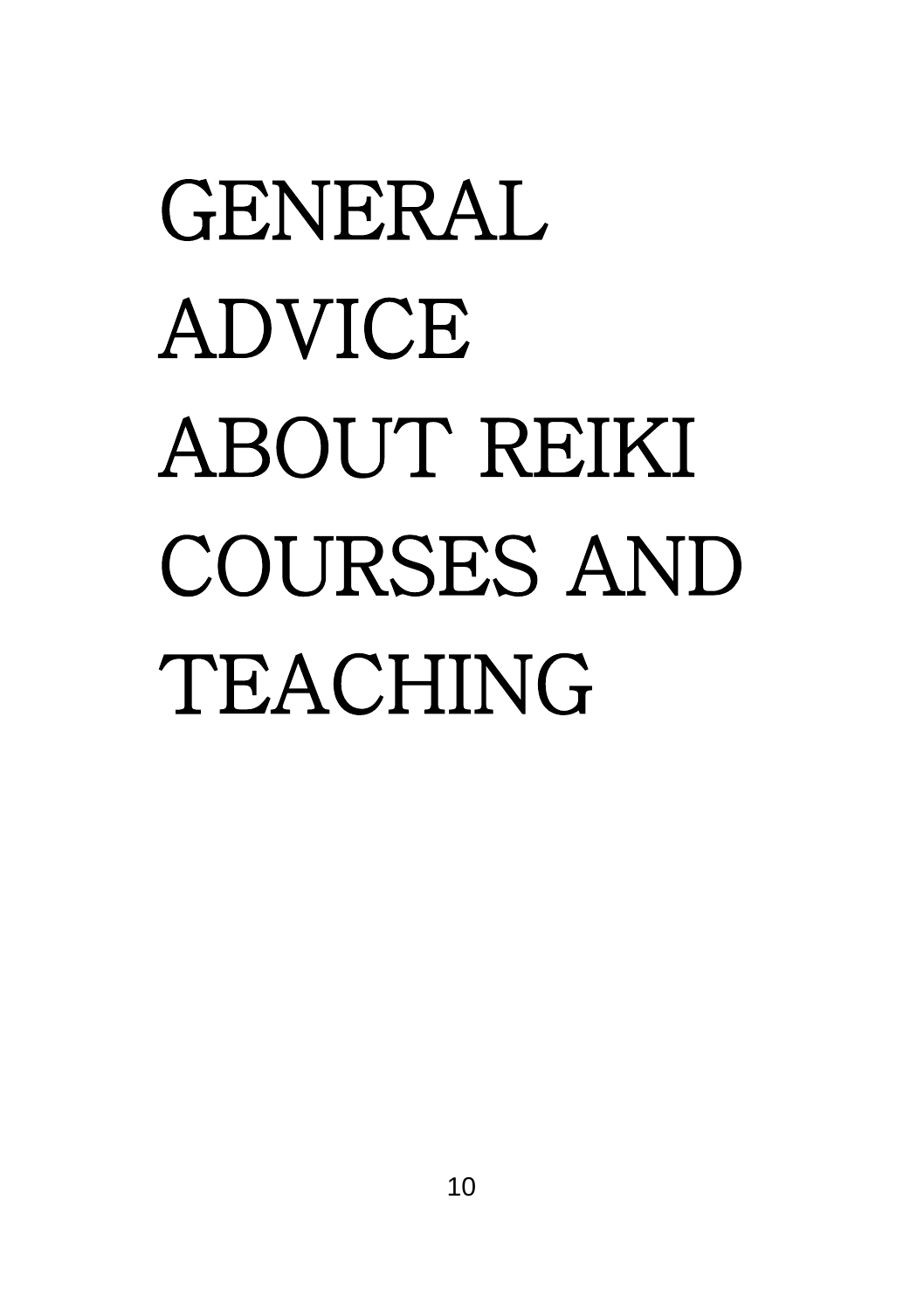# **Advice for new Reiki teachers**

It's nerve-wracking preparing for your first Reiki course, isn't it? You're taking a step into the unknown and you are going to be guiding a group of people who are trusting you to do a good job. You probably feel that you don't know enough and that you're not ready yet. I know how that feels.

I this article I thought I would just pass on a few pieces of advice that might be of help to you, to ease some of your anxiety. Here goes…

### **It's OK to teach differently from how you were taught**

I'm sure that the First Degree course you went on was great and gave you everything you needed. But the course may be a bit hazy now, given that you have gone on to take Second Degree and your Master Teacher course.

Maybe you have a sense that you would like to do things a bit differently from the way that your teacher taught you: you are a different person, you have a different personality, you approach things in different ways.

And that's ok: you should not feel that you have to exactly replicate the way that they taught or the content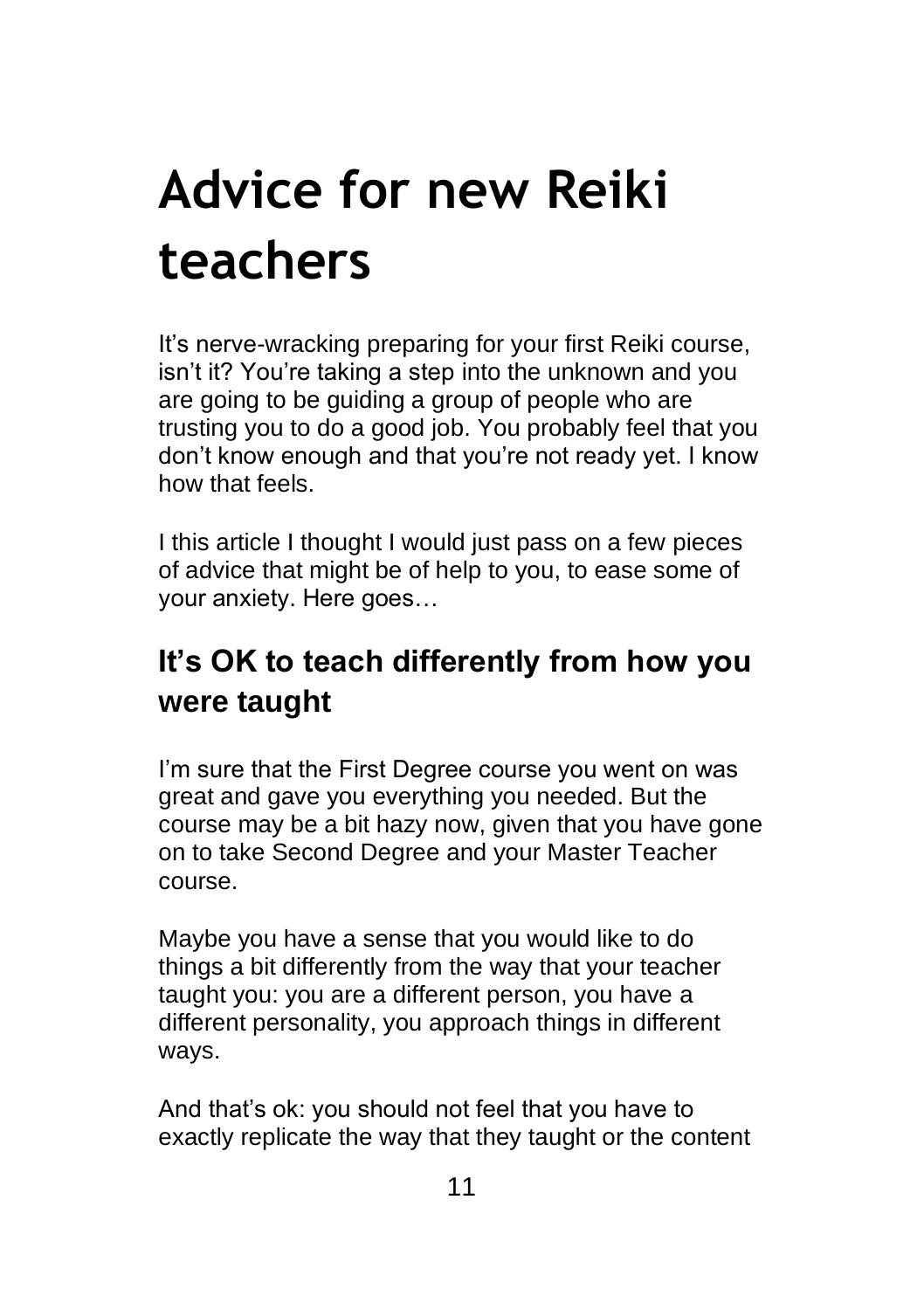of their course. You can be yourself and find your own distinctive way, so long as you pass on the essentials, which you can read about in this article: Back to basics: all about Reiki First Degree. So if you think you can explain things better, provide better course materials, or think the course would flow more logically if you did things differently, go right ahead.

### **Teach Reiki, not stuff that has nothing to do with Reiki**

This is a bit of a bug-bear of mine, but I shall say it anyway: make sure that when you teach Reiki, you just teach Reiki, rather than a whole load of New-Age addons that have very little or nothing to do with Usui Reiki but have crept into Reiki over the years, and here I am thinking about smudging, crystal healing, chakra balancing, tarot cards, spirit guides and clairvoyance. When you run a Reiki course, I recommend that you teach Reiki, just Reiki.

### **Make sure that you have practised your attunements well**

No matter what lineage you have, you are going to carry out some initiations with your students, whether that be Reiju empowerments or some other variety of attunement ritual. You need to be comfortable in giving these initiations because you don't want to have to keep flicking through your notes half way through the attunements. That would be so unprofessional.

So practise, practise and practise some more!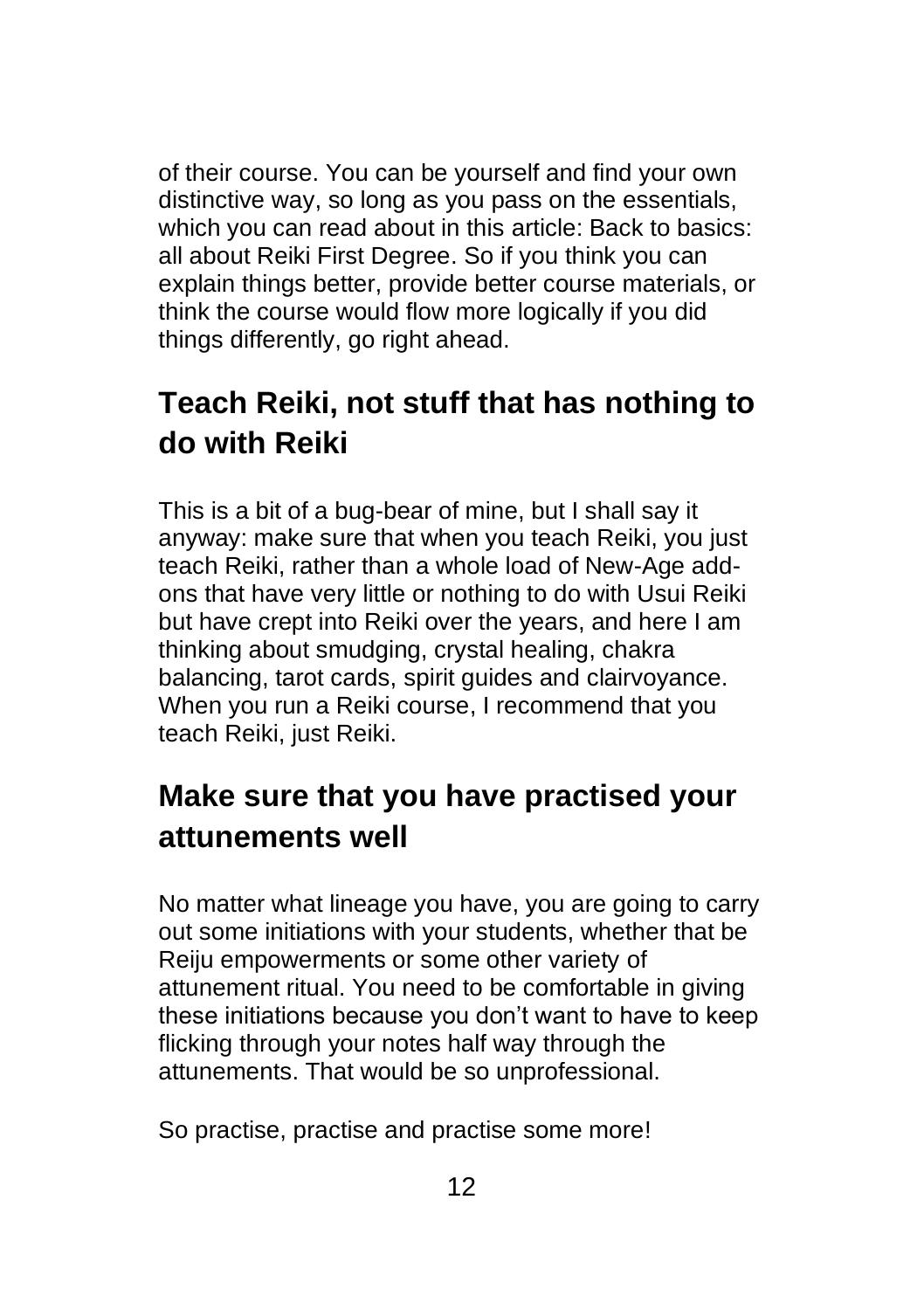Attune a teddy bear, attune an empty chair, sit in your lounge on a sofa with your eyes closed and imagine in your mind's eye you giving an attunement, see yourself going through the movements, explain out loud what you are doing (as if you were explaining to someone else how to do it), gesticulate so you get used to the hand movements, walk up and down like a mad person, talking yourself through the stages you have learned, draw little stick-figure diagrams to summarise the stages, rap a little rhyme to remind your mind! Be creative!

Once you have the attunements sorted you will feel a lot more confident.

#### **You don't need to have all the answers**

You are probably worrying about what people might ask you on your course and whether you will know the answer to all their questions. You probably think that you don't know enough.

To be honest, so long as you know more than they do then you will be fine, and you know far more than you think. Your students don't really know anything about Reiki and you have been using it for some time now, so you have a wealth of experience to draw upon.

But there's more to say about questions because you do not have to have the answer to every question; I know I don't.

Some questions do not have an answer, or nobody knows, or nobody knows and it doesn't matter anyway.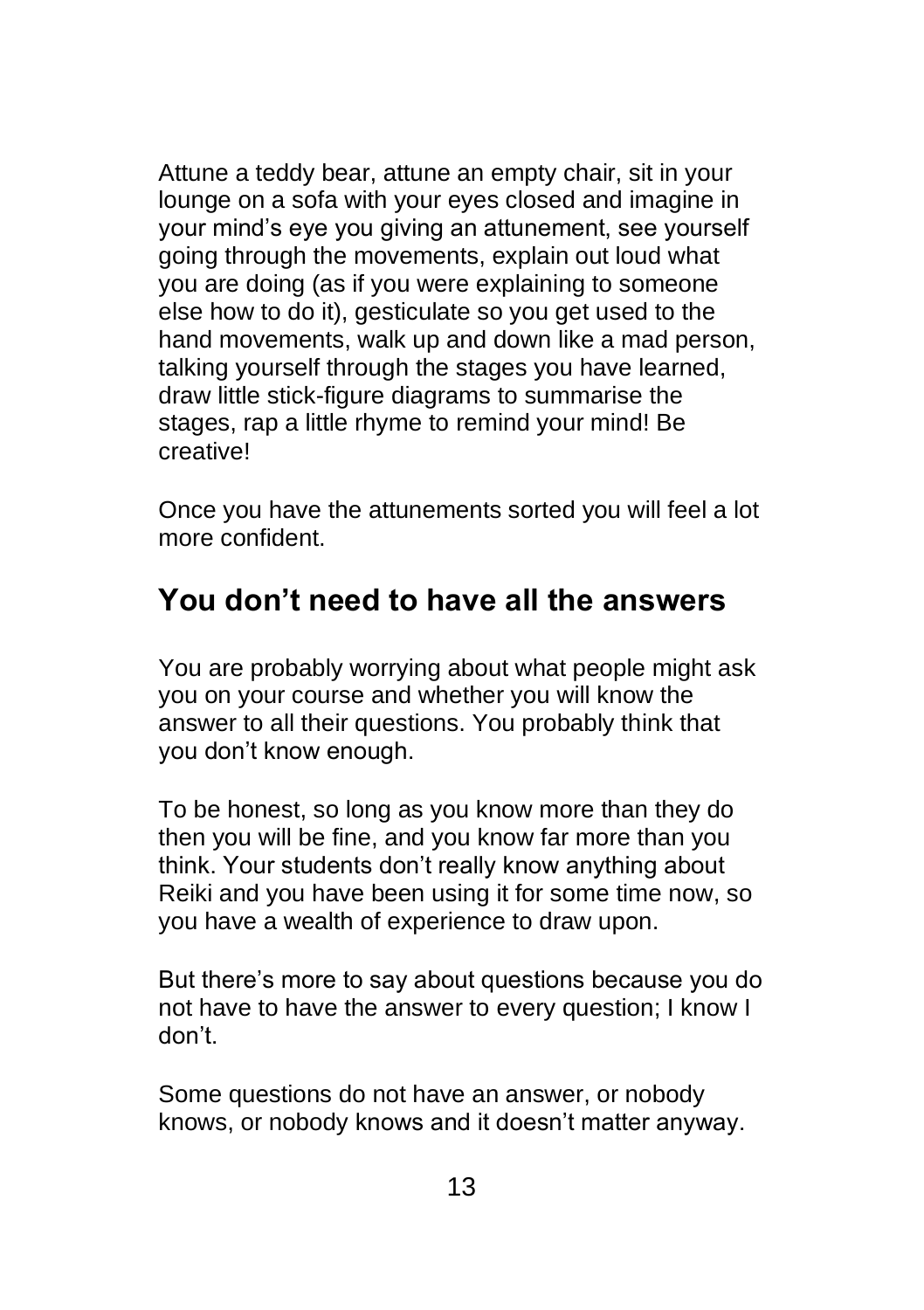Don't waffle or try to make up an answer: people can tell if you're bullshitting, and if you're honest with your students then they will take more notice of you when you do have something to say.

#### **Remember that Reiki is a practical art**

Remember that Reiki is a practical art and that when you teach Reiki you are passing on what you have learned and noticed during your personal experience of working with the energy. You are not passing on highblown academic theories that you have to revise and might get wrong: you have personal experience of doing all the things that you will be guiding your students through, so you are on very solid ground.

You have given yourself a lot of self-treatments and if you learned Japanese-style Reiki then you will also have experience of using Hatsurei ho most days, and working with the Reiki precepts. You have given Reiki treatments to other people and you have become comfortable with this, learning from your experiences and finding your own comfortable way with the process, making it your own.

You know far, far more about all this stuff than they do, you know far more than you realise, and you have personal experience of doing all the things that you will be guiding your students through… so you can chill, be yourself, and enjoy the day.

And I am sure that you will have a wonderful time on your course.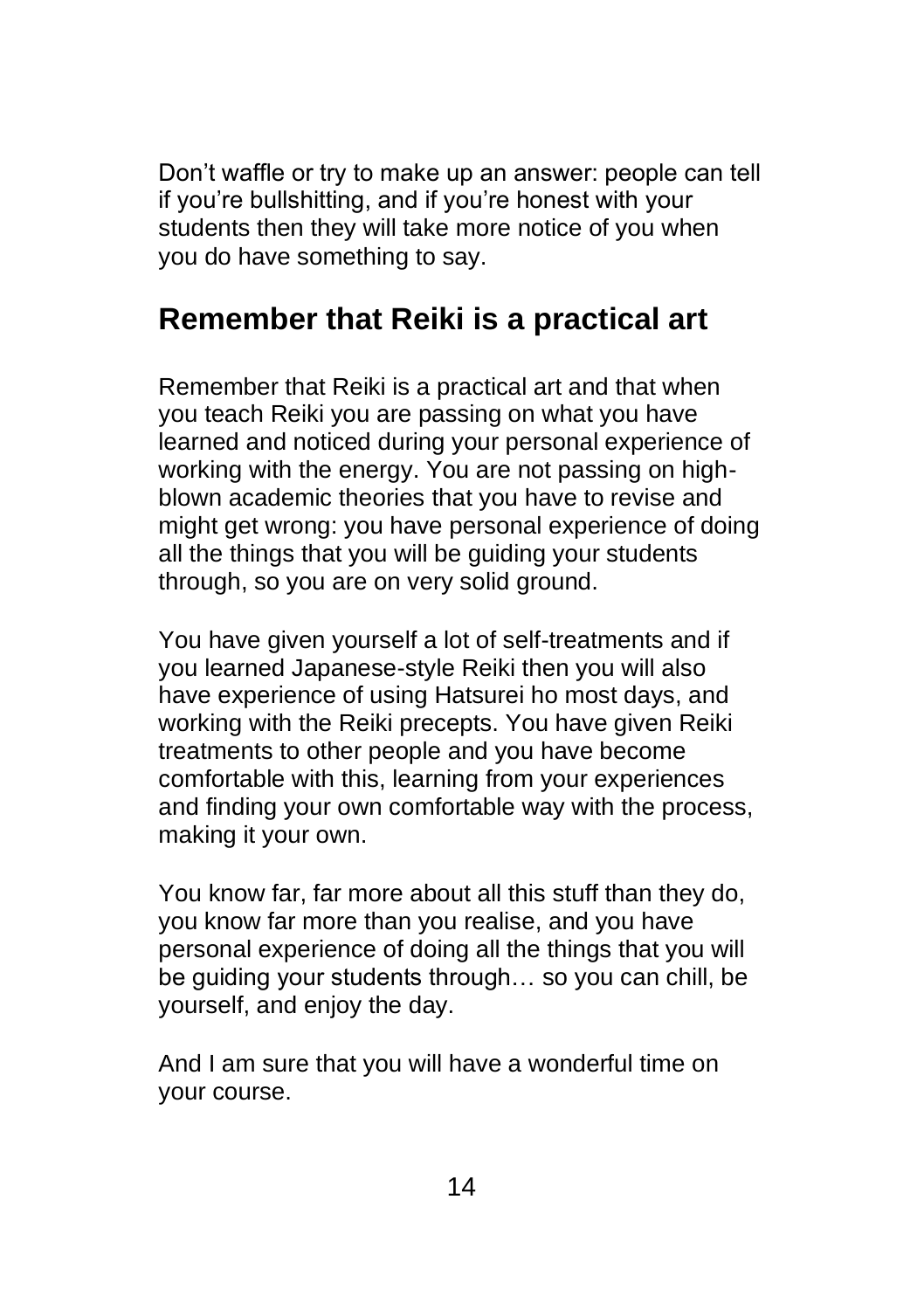# **Reiki teaching: what are your goals?**

When you are starting to teach Reiki courses and are planning what you are going to cover, demonstrate and say, it is very important that you start with a clear idea of what you're aiming for: your goals.

Goals can encompass what information you want your students to have taken on board and understood, what practical exercises you want them to have been through, and feel comfortable with, and what 'Reiki worldview' you want to instil. I will talk more about this last item further down the page.

### **Knowledge goals**

Most teachers will want their students to have a fairly good idea about:

- What Reiki is
- Where it comes from
- What Reiki can do for them if they work with the energy and the precepts regularly
- What Reiki can do for other people when they receive Reiki treatments

This information can be made available on a web site, so potential students can find out about these areas even before they book on a course. So, for example, the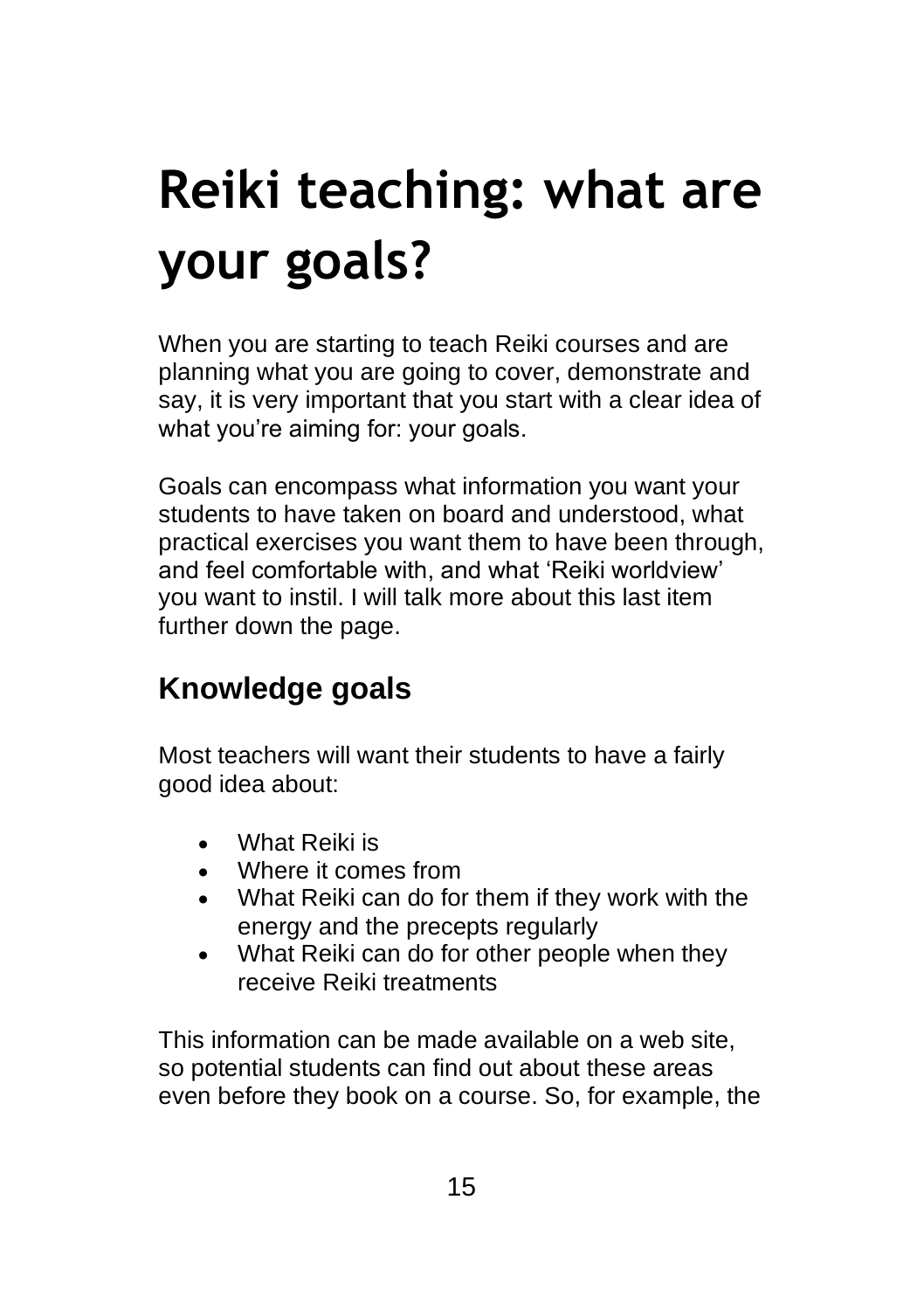"About Reiki Healing" page of the Reiki Evolution web site starts with this text:

Reiki is a simple Japanese energy system anyone can learn

- Experience peace of mind and inner calm
- Relieve stress and anxiety
- Bring a sense of balance and wholeness
- Help family and friends
- Explore your spiritual side
- Let go of emotional baggage

Further down the page I include links that people can follow to find out more about a whole range of issues to do with Reiki.

If you have your own web site and would like to be able to refer to these articles, please include a link from your web site to any of these pages. Don't copy and paste the text into your own site, though, because Google won't like that and will penalise your site.

Then the information can be repeated, rewritten or summarised in your course materials (your manual, maybe on an audio CD).

You will see in my article "Reiki teaching: your course materials" that I recommend that you send your course materials out to your students in advance so they can take their time and mull over this information, and revisit it several times before arriving on your course, and this means that they day of your course can involve you just re-capping the main points, rather than trying to tell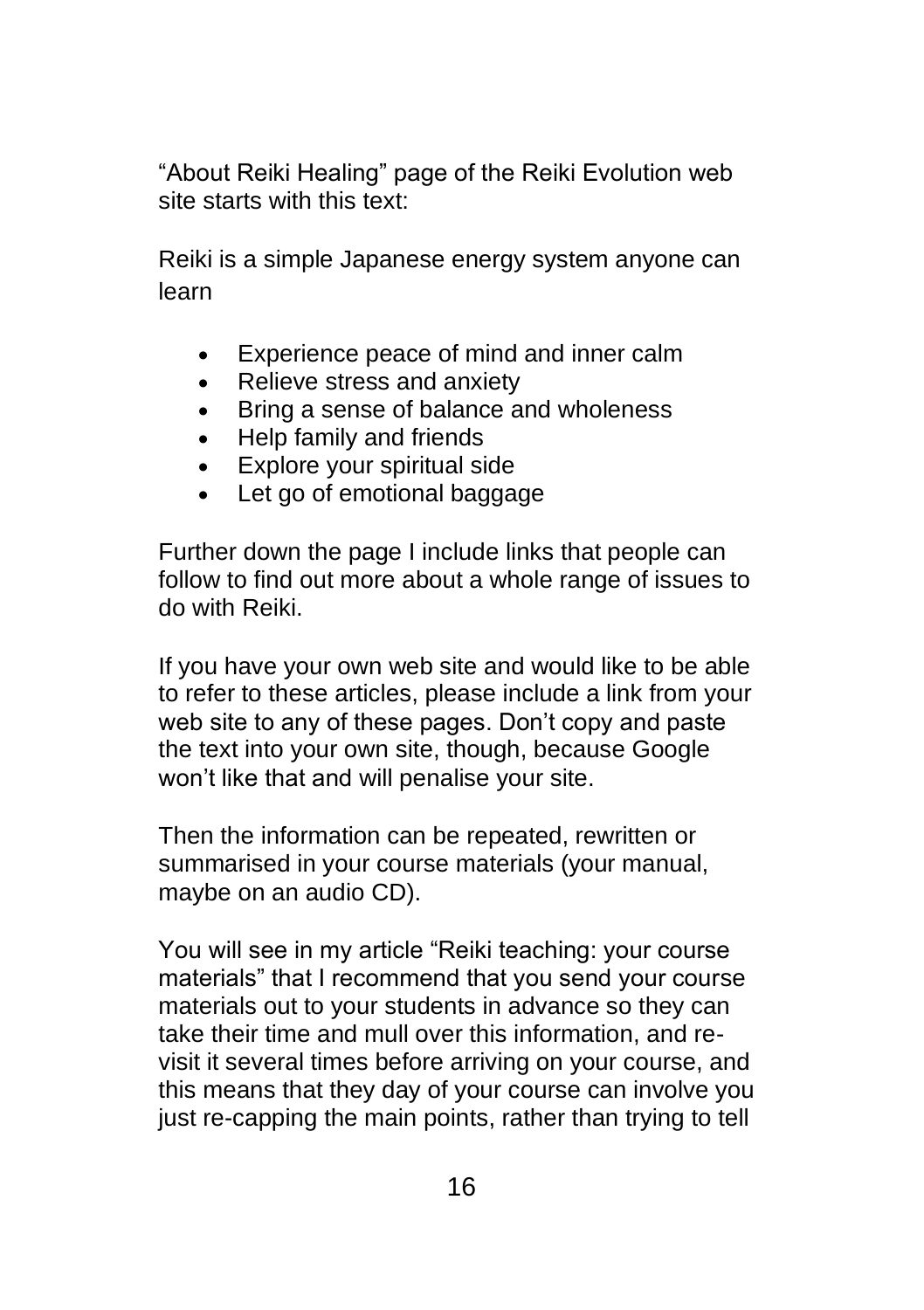everyone everything, for the first time, on a course where your students are half-zonked-out on the energy and in the worst position to be able to assimilate new information!

#### **How to work out what to tell them**

There is a lot of information out there to do with Reiki and it can be difficult sometimes to see the wood for the trees. What do you tell them? What should you start with?

To get some focus, ask yourself this question for each category of information (what Reiki is, where Reiki comes from, What Reiki can do for you etc):

- 1. If I could only tell my students five things, what would they be?
- 2. If I had to blurt out the basic info in a 30 second conversation with someone while travelling in a lift, what would I blurt out?

These questions give you an idea of the priorities, the main themes, and then you can expand on these themes and provide additional supporting info and examples. I talk more about this in my article "Reiki teaching: explain, guide and review".

### **Practical goals**

Here is where you decide what practical exercises you want your students to go through on your course, what they need to feel comfortable with, and what they need to understand about what they are doing.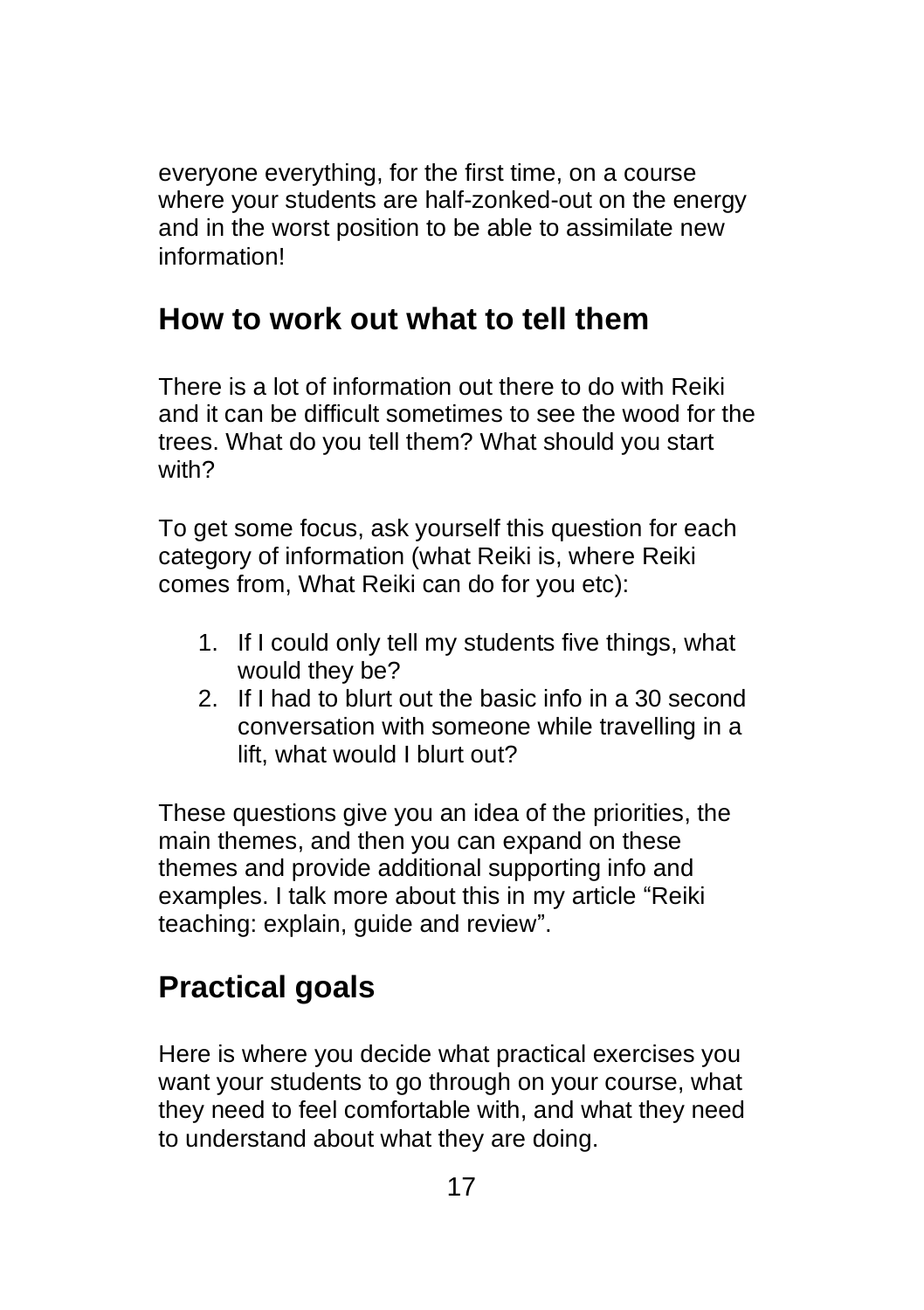For a First Degree course you might want to focus on:

- Experiencing energy between your hands and around someone else's hands
- Feeling energy around someone else's head and shoulders
- Carrying out Hatsurei ho
- Performing a self-treatment
- Practising scanning
- Giving a full treatment
- Receiving a full treatment

For a Second Degree course you might focus on:

- Experiencing the energy of earth ki
- Experiencing the energy of heavenly ki
- Using these two energies to treat someone
- Sending distant healing so you can start to experience oneness
- Practising working intuitively
- Exploring use power of intent through visualisation

For each of these, decide what you want them to do, precisely, and how you are going to explain and talk people through these exercises? Work out what you need to the student to understand about what they did. What do these exercises mean for them, why are they important, how will they use them in practice and what might they notice when they carry out these exercises in the coming weeks and months?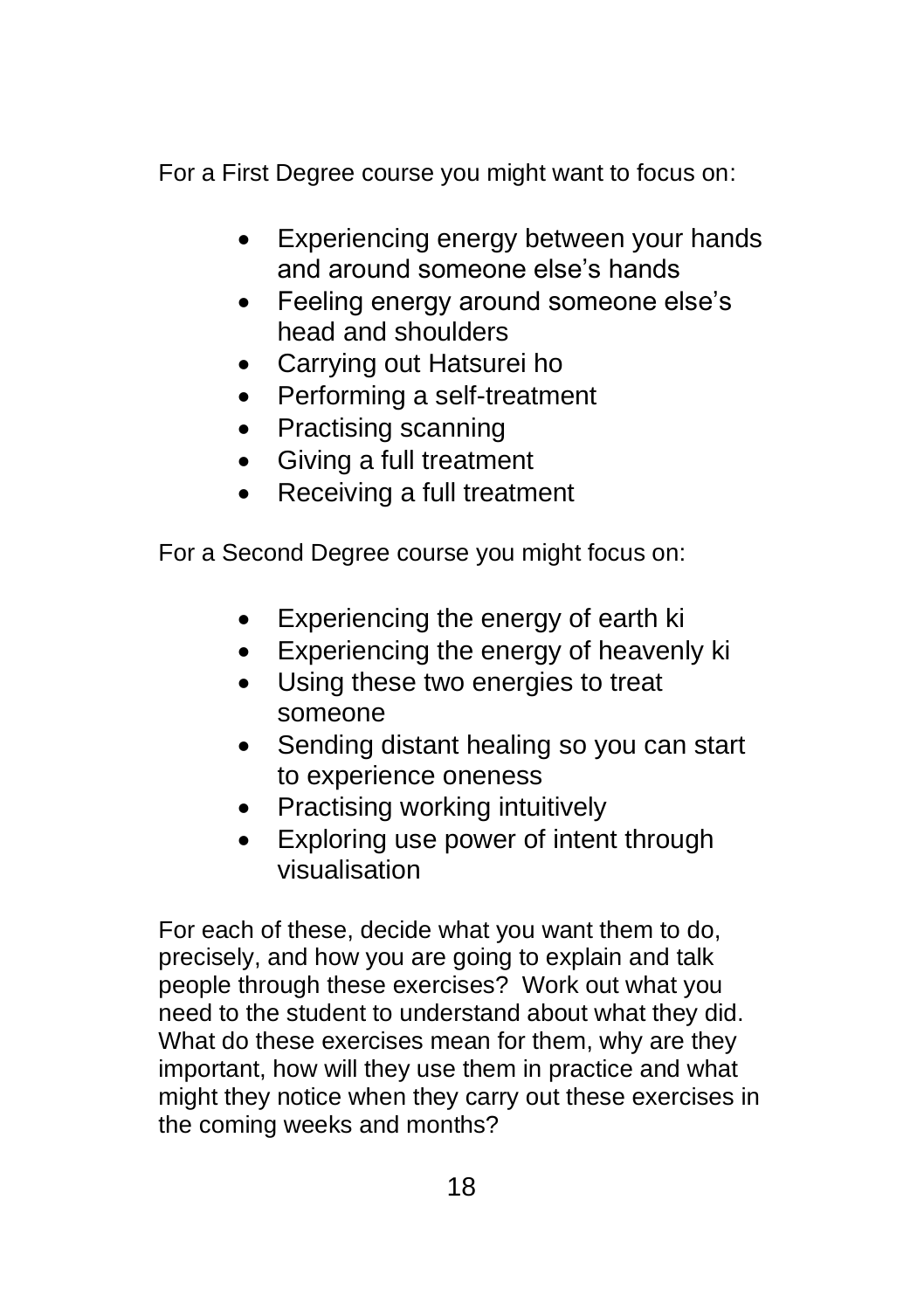#### **More 'global' goals**

In a wider sense, my goal is to create independent Reiki practitioners who are comfortable working with the energy, flexible and intuitive in their approach, not attached to dogma, not judgmental of other people's different ways of practising Reiki, and not dependent on me as a teacher to dispense all the answers.

I hope that they should be able to embrace uncertainty, following a Reiki path as a journey of self-development, not believing that what they were taught is the 'one true way' or the 'absolute truth'.

In my blog "My Manifesto for Reiki Tolerance" I spoke about how Reiki is a very flexible and accommodating system and acts as a 'carrier' that accommodates very many different ways of working, some simple, some more complex. I spoke about how some ways of working naturally attract some people, while for others a different way of working feels more 'right' for them.

I hope that my students will not treat the Reiki Evolution approach as 'the one true way' and look down on or disparage other practitioners' methods, even though it is not uncommon for some Reiki people to behave in this way.

I want to promote tolerance and respect and compassion for others and I believe that they way that I and my team of teachers speak about Reiki promotes this.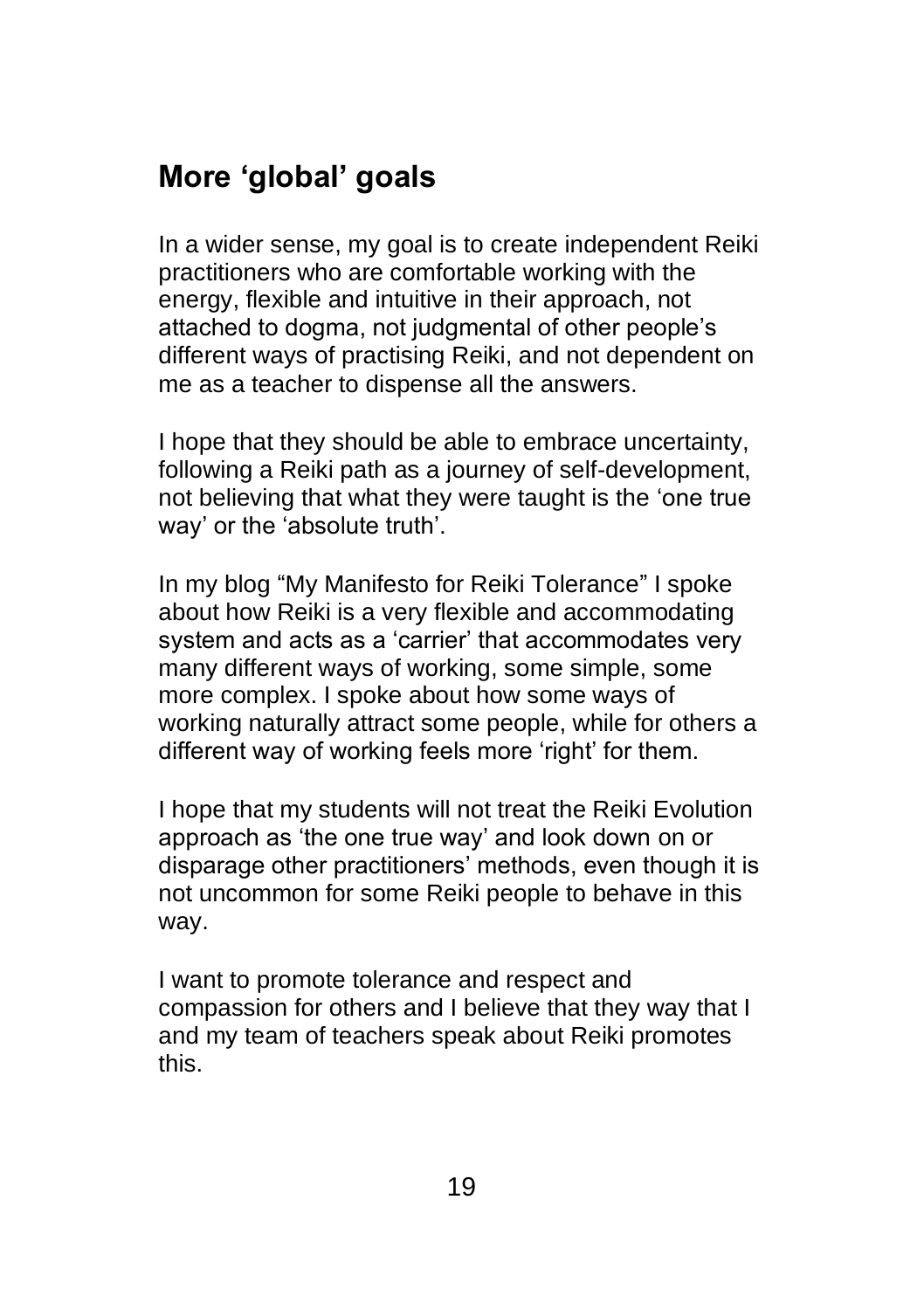# **Structuring your Reiki course**

At Reiki Evolution we have a steady stream of students coming to us to re-take their Reiki courses because they weren't very happy with their original Reiki training, and we hear quite a few horror stories about wholly inadequate Reiki training courses.

The main criticisms fall into three categories:

- Aimless drifting through the day of the course, talking about things unrelated to Reiki
- Emerging from the course without a clear idea of what Reiki is or how to use it
- Hardly any hands-on practice at actually doing Reiki, but a lot of talking

So if a student ends up spending their time on a course sipping herb tea while chatting randomly about what everyone thinks of Reflexology or what the last Natural Healing Exhibition everyone went to was like, as if there was no time pressure at all, drifting through the day not really finding out very much about Reiki and not having much of an opportunity to try doing Reiki, that course is not good enough.

You would be surprised to find out how many courses are actually like that, and you need to make sure that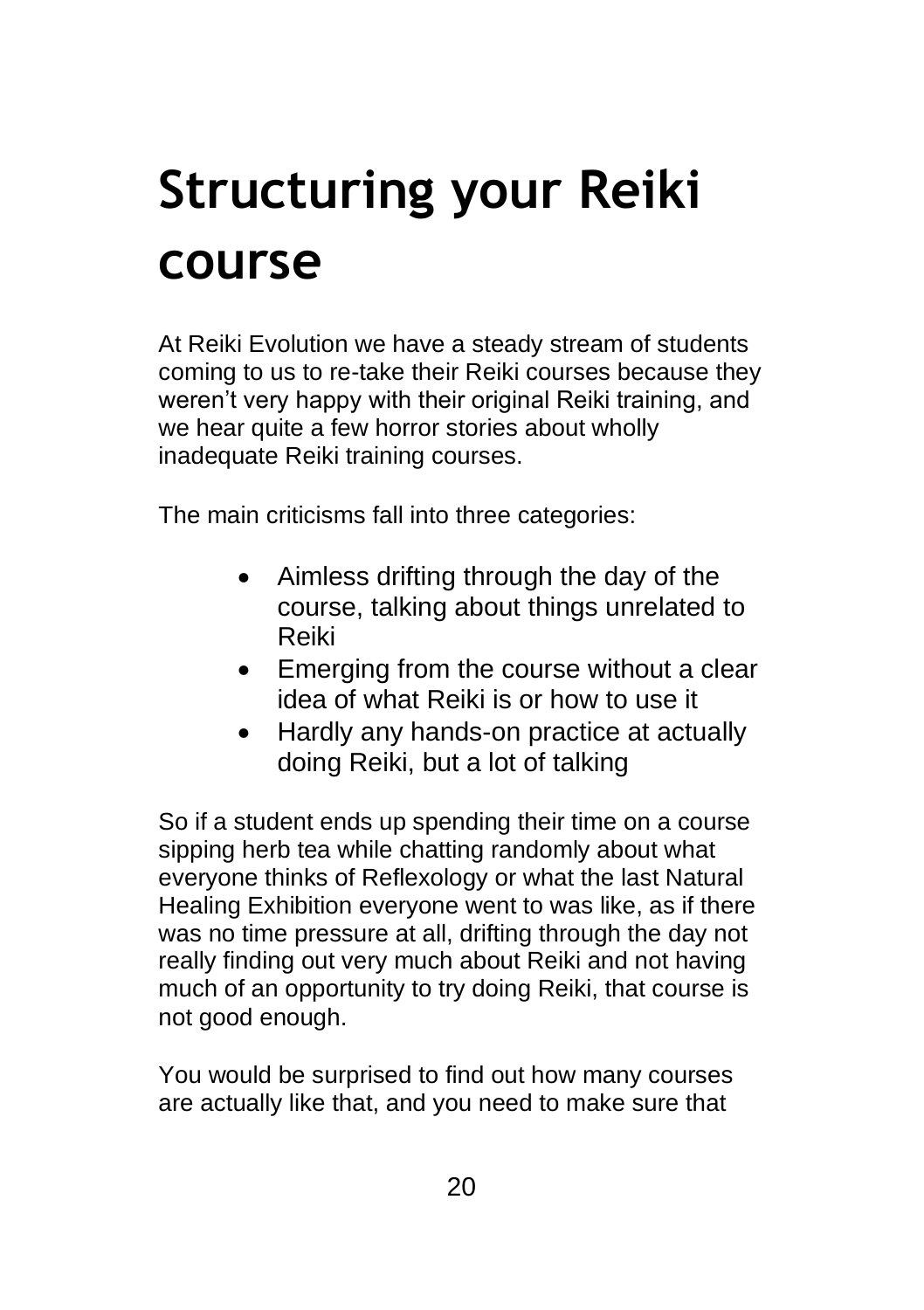you do not end up hosting such an unstructured and poor quality course yourself!

#### **You need a definite structure**

Effective Reiki courses need to have a definite structure, where the teacher knows in advance what they are going to say, what they are going to demonstrate, what exercises and practices they are going to talk their students through, and what they aim for their students to know and be able to do by the end of the course.

You set a schedule and stick to it because if you spend an hour too much on one particular task or practice then you end up rushing, and skimping, on another area. You need to keep an eye on the time, and stick to your schedule as far as is practical.

Work out what you are going to cover in the morning. and what you are going to cover in the afternoon. Give your students a definite mid-morning break, at a definite time, so you break the morning, and the afternoon for that matter, into two separate sessions, and give your students a definite lunch break; I think lunch should be at least 45 minutes.

Students need a chance to get out of the room, get some fresh air and maybe go for a bit of a walk to clear their heads

In your pre-planned sessions you're there to talk about, demonstrate and supervise people practising Reiki.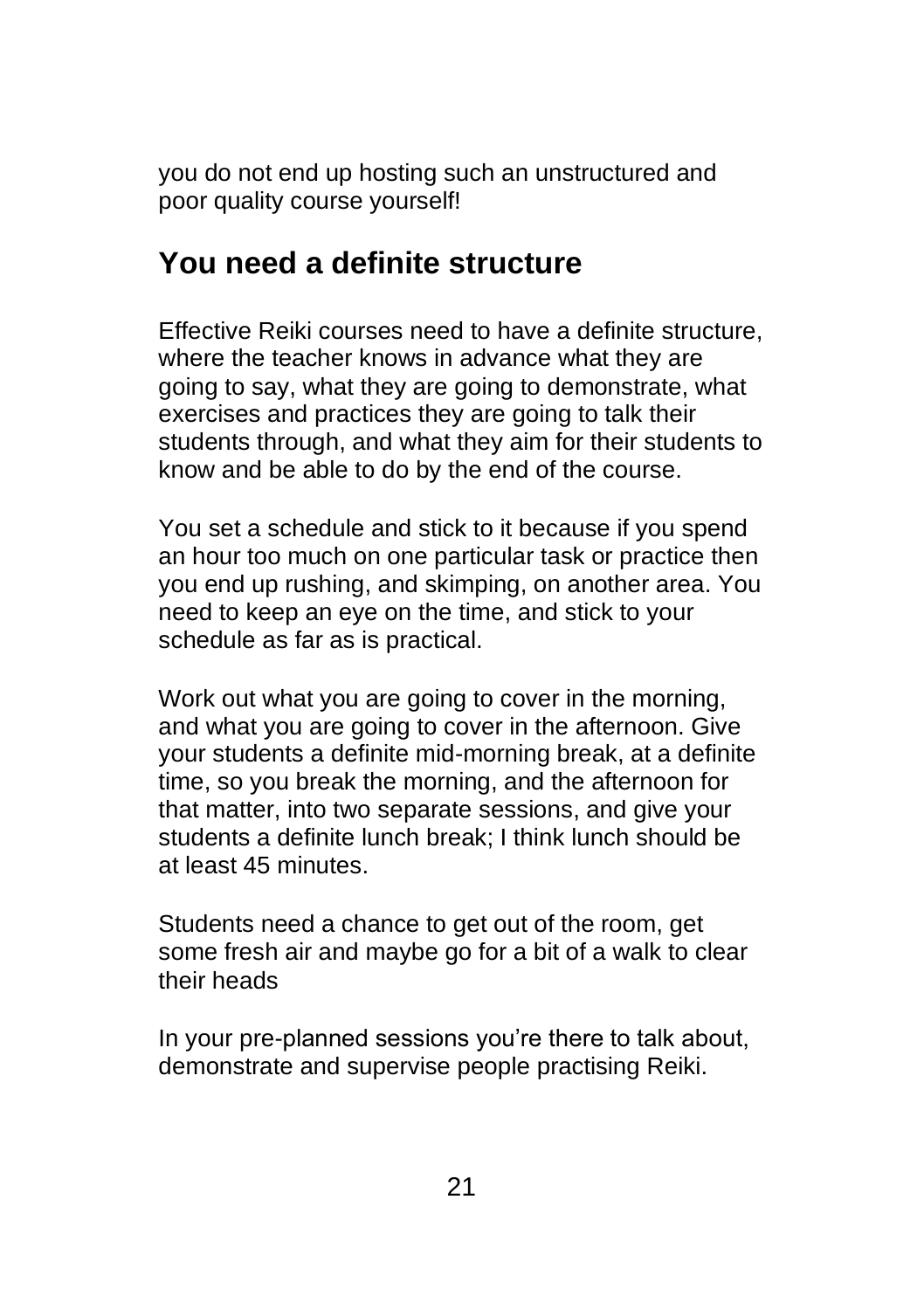In your scheduled breaks you can chat about whatever you like, and remember that you need to have a decent break for lunch, too, to clear your head and get some fresh air and a change of scenery.

### **Reiki Evolution First Degree courses**

As an example, here's a list of the 'main headings' from our Reiki First Degree courses:

- Introduction
- Reiju empowerment #1
- Practice: Experiencing energy
- Reiju empowerment #2
- Practice: Daily energy exercises
- Reiju empowerment #3
- Practice: Self-treatments

**LUNCH** 

- Talk/Demo: Treating other people
- Practice: feeling the energy field
- Practice: scanning
- Practice: give and receive a full treatment

You can see that in our morning session, the students receive their three Reiki initiations, they are introduced to the idea of energy and given the chance to feel energy for the first time, they learn how to carry out some daily energy exercises (Hatsurei ho) and they are guided through a form of self-treatment (in this case, the self-treatment meditation that Usui Sensei taught).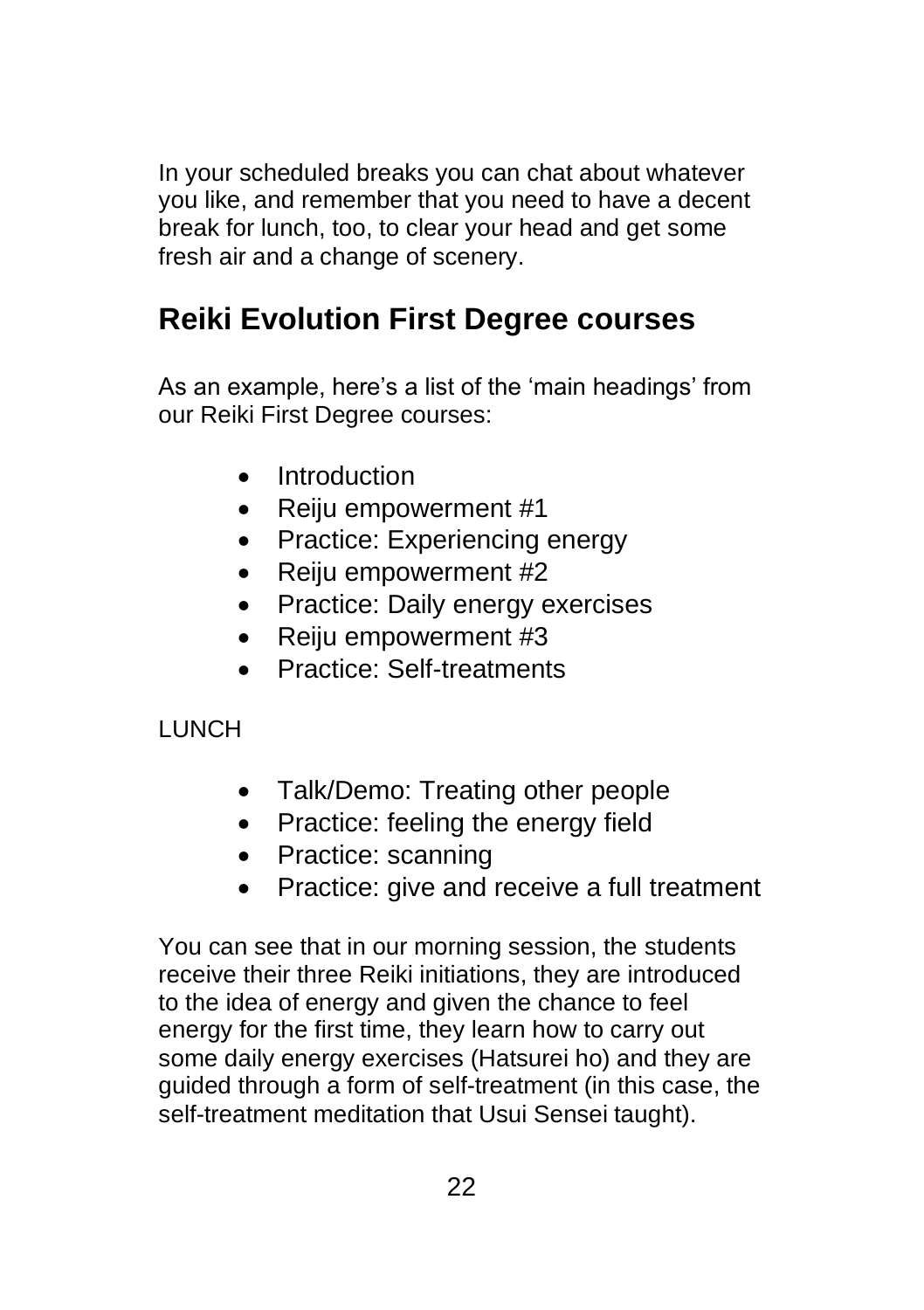The afternoon session moves on from working on yourself to working on other people, with the teacher giving a talk and brief demonstration of a Reiki treatment, showing hand positions, giving hints and tips, and then students practise working with energy again, this time feeling another student's energy field and trying out 'scanning' for the first time. This leads on to the giving and receiving of a full treatment.

#### **Reiki is a practical skill**

You will have noticed that there is a lot of hands-on practice in this schedule. There is a good reason for this: Reiki is a practical skill, and you learn a skill by doing it, not just hearing about it. You can't learn to swim by attending lectures about swimming: you have to get in the water and do it, with advice and guidance from your instructor.

It's not enough to tell them what to do: they need to have had practical experience of actually doing the things they will do when using Reiki for themselves and others.

Our aim is for our students to come out of our First Degree course with a clear idea of what Reiki is, where it comes from, and how they can use it simply to work on themselves and treat other people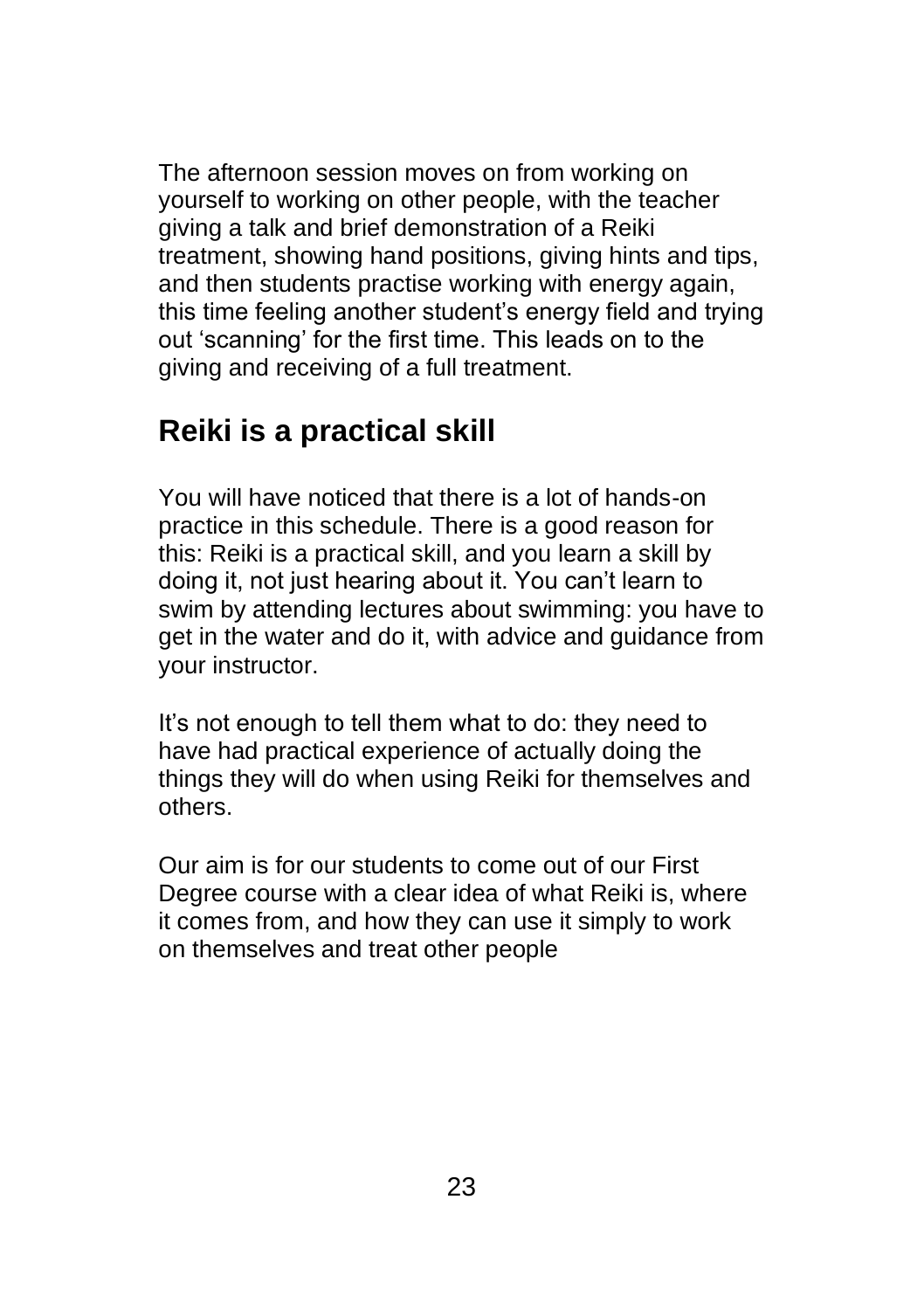

They will have experienced energy in different ways, practised a self-treatment, used Hatsurei ho and they will have given and received a full Reiki treatment.

.

These are the essential components of a Reiki First Degree course. You can read more about what Reiki 1 should be about by reading my blog entitled "Back to basics: all about Reiki First Degree", which you can find reproduced later in this book, when I talk in detail about teaching Reiki First Degree.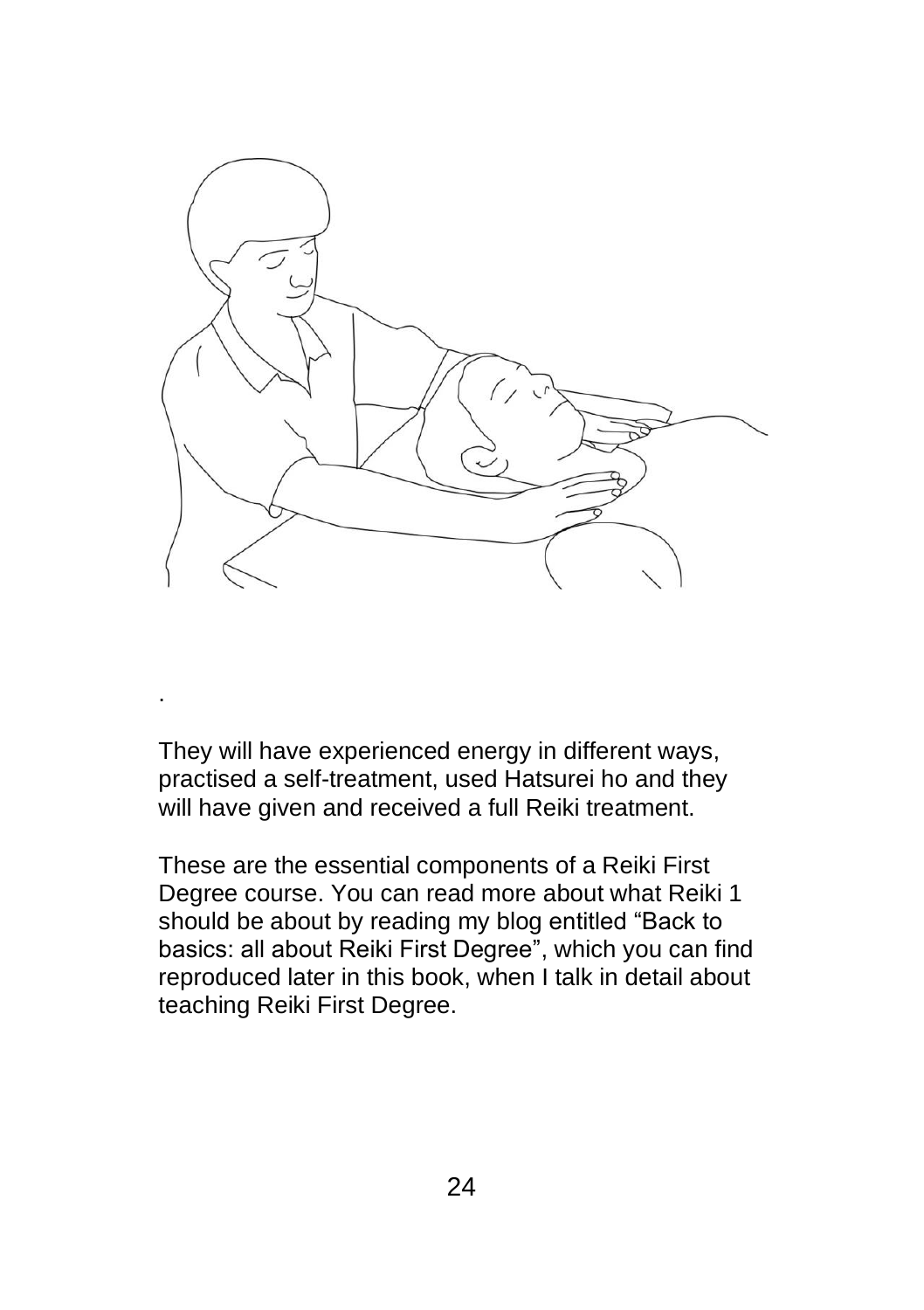# **Reiki teaching: explain, guide and review**

When you teach someone Reiki, you are teaching a practical skill, an art. Reiki is about things that you do: you meditate, you move energy with visualisation or intention, you move through hand positions as you treat other people, and students need to become comfortable with these practical skills by doing them: initially on their Reiki course and then through repeated practice once they get back home, in the days and weeks after their course.

It occurred to me that when I teach Reiki I go through a particular sequence, with the students sitting in front of me, whenever I teach a particular practice, and you can summarise what I do with these headings:

- 1. Explain
- 2. Guide
- 3. Review

### **Explain**

You need to explain clearly to your students what it is that they will be doing: what the stages are, how they will do it.

Maybe you need to demonstrate a few points, or a few movements, and have your students copy you a few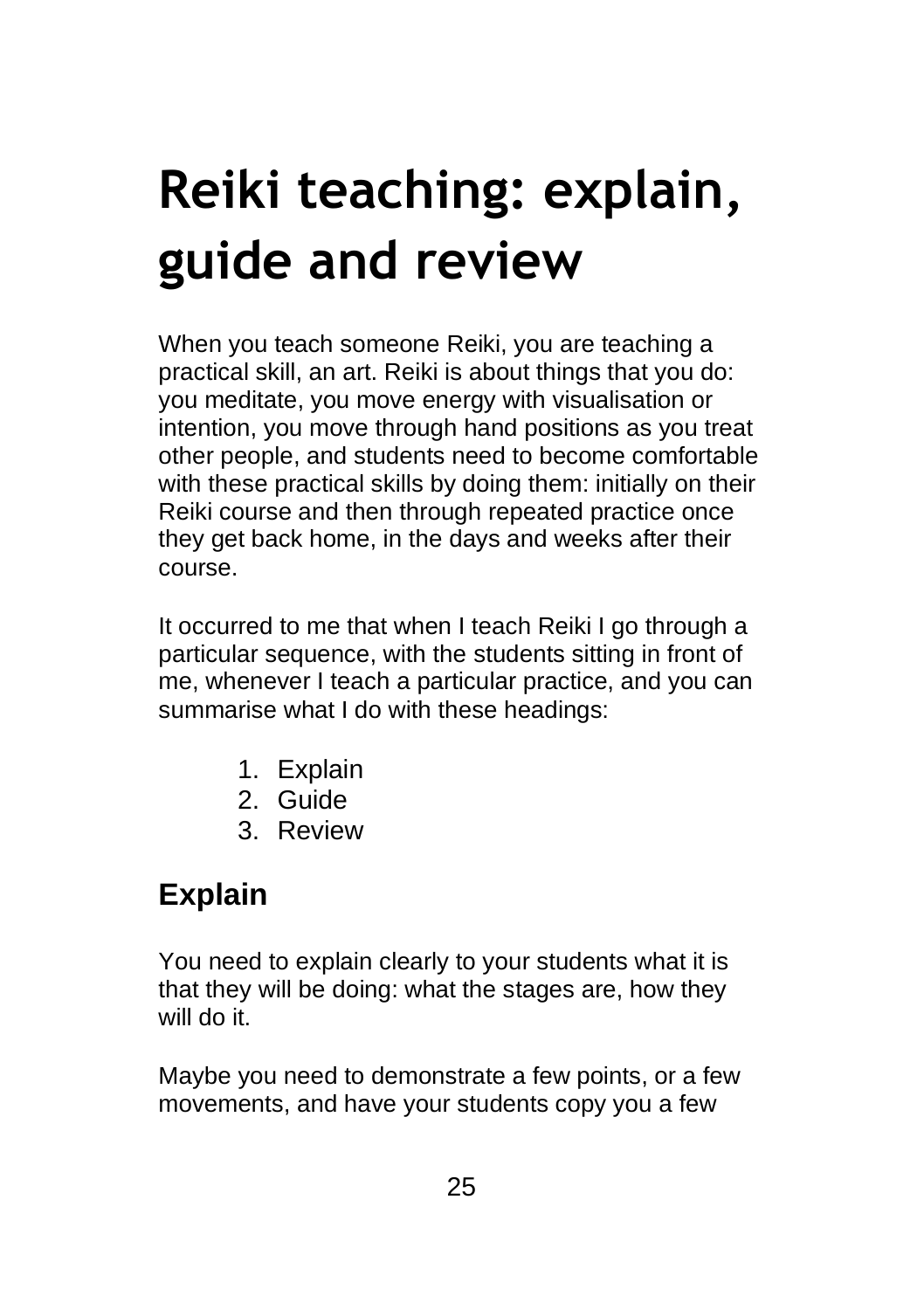times so that they are comfortable with the process, before they do it 'for real'.

Reassure them that they don't need to remember anything at this stage because you will talk them through the process.

Talk about why you do this exercise, what it is said to achieve and what they might notice, reassuring them that everyone is different and that you are not expecting people to experience a particular thing: that there is no 'right' thing that they have to notice.

#### **Guide**

Most of the things that we do when we practise Reiki, we do with our eyes closed: meditating, self-treating, performing Hatsurei ho, treating other people, so we need to be guided through these practices for the first time, by a teacher who is paying close attention to us, and who explains what we need to do clearly and carefully, moving everyone through the stages at the same time.

### **Review**

When you have completed an exercise, ask the students what they noticed, what they enjoyed, what they found challenging, how it went for them.

You don't necessarily have to go round eliciting feedback in order, say from right to left, because that might be intimidating for the first person you keep on coming to.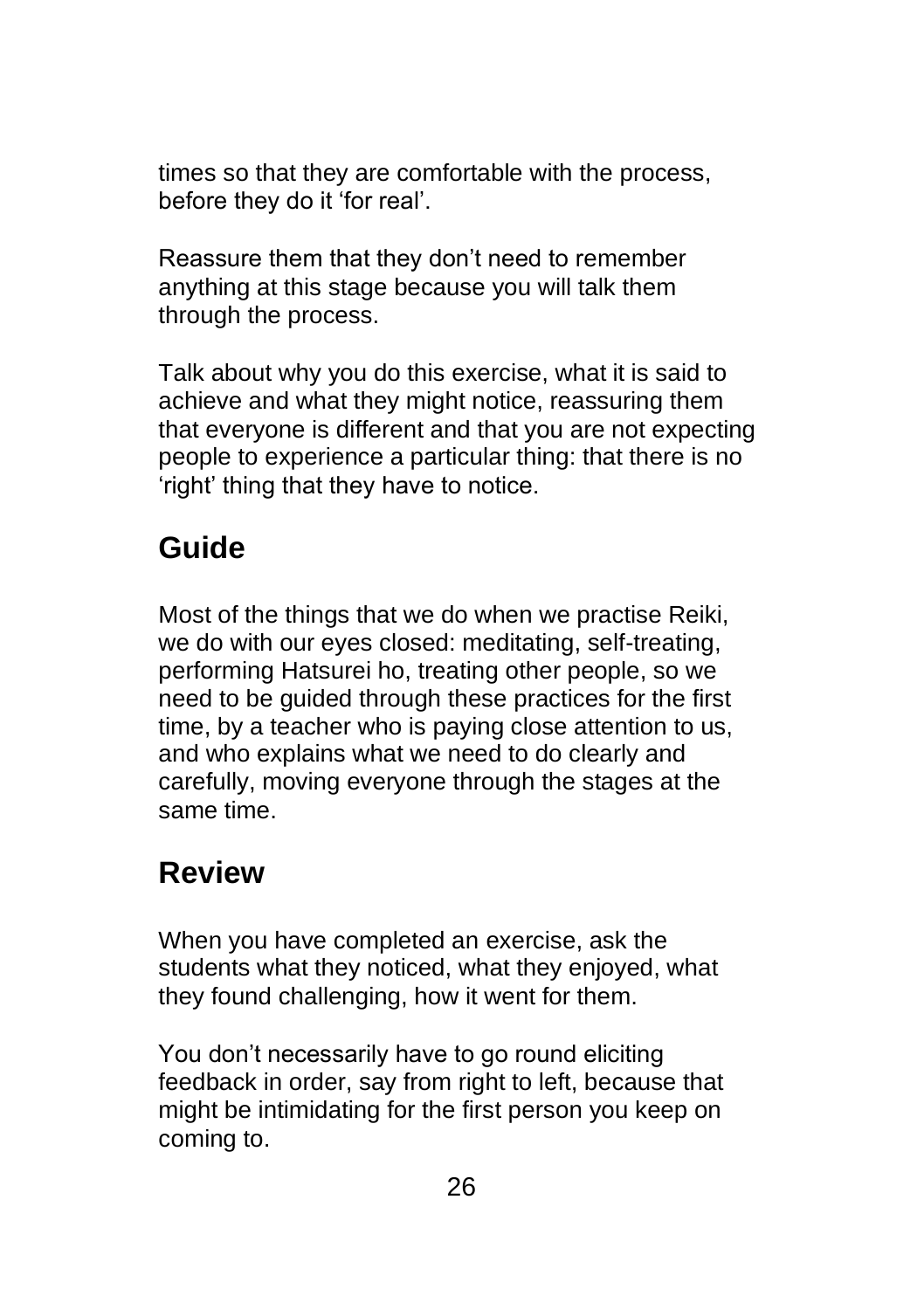Just allow the person who feels most comfortable giving their feedback to do so first, but also make sure that you ask everyone what they experienced, so everyone has the chance to share.

It is useful for students to understand that there are differences in their experiences when carrying out a particular exercise and that is ok: everyone is different and experiences things in different ways.

And if everyone noticed a particular thing happening, then that's great too!

Feedback is useful because it often raises issues, or questions, that you can use as 'talking points' where you can provide further advice, or practical tips, or talk about perhaps different ways that the exercises can be used (for example, taking Kenyoku out of Hatsurei ho and using it before treating someone).

And if no-one asks the question that would lead you to give that helpful hint or tip, give them the tips anyway.

#### **Explain, Guide, Review, Repeat**

You can cycle through these three stages for each chunk of your course: each practical exercise.

So before you give the first attunement or empowerment, explain what you are doing and why, and what they are going to have to do to participate (for example, "bring your hands into the prayer position when I rest my hand gently on your shoulder"), go through the initiation, let them know when you have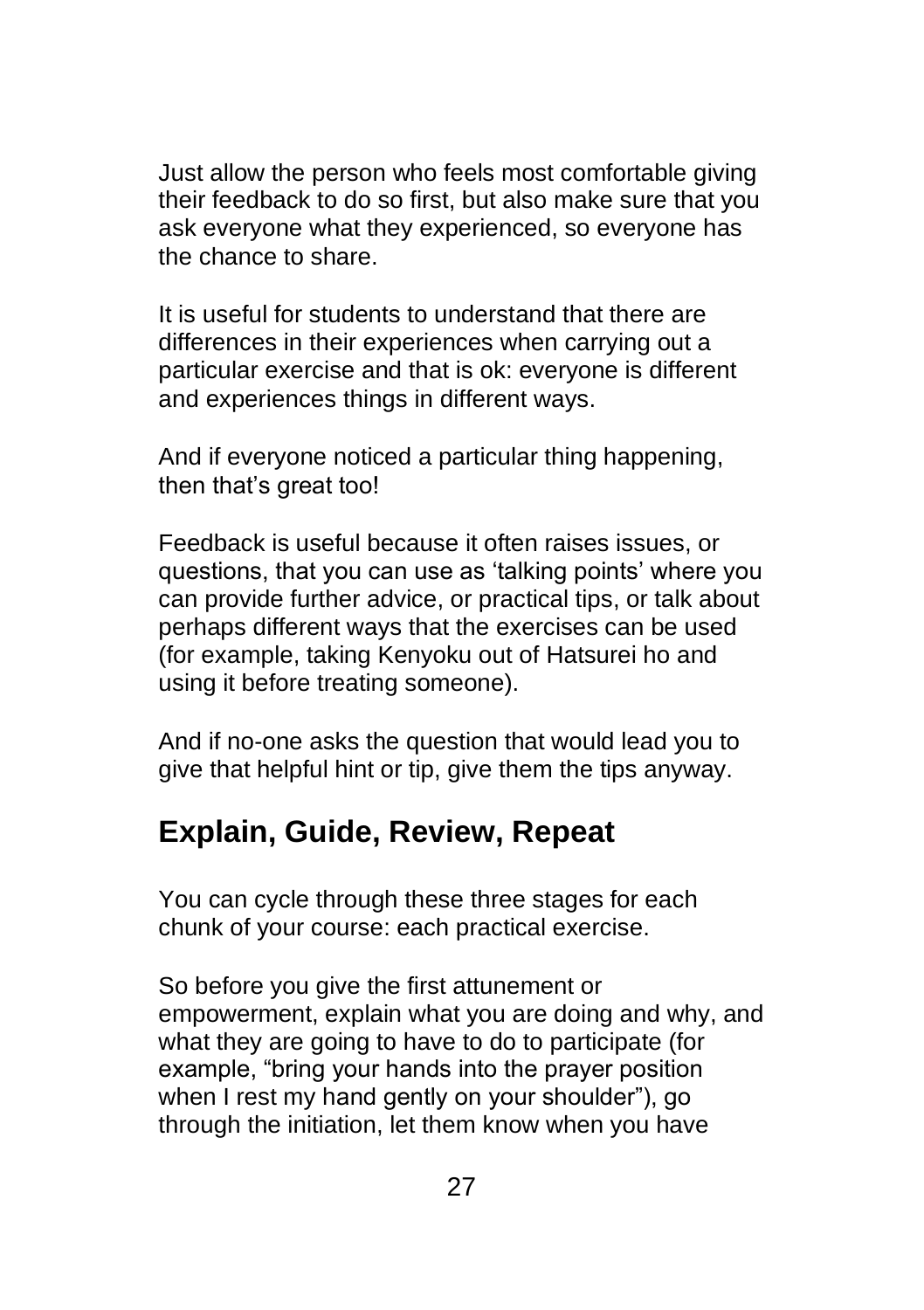completed the process for everyone, and get feedback about what people noticed.

When you teach Hatsurei ho, talk about why you do this exercise, the stages they need to go through, the movements that they will need to make (let them practise a few times), guide them through the exercise in real time and then ask for feedback so you can provide useful hints and tips, reassurance, and talk about how the exercise, or parts of the exercise, can be used in different situations.

And so on for self-treatments and treating other people.

On a Second Degree course, for example, you can use the same sequence to introduce meditations on the energies of earth ki and heavenly ki, to deal with distant healing and working intuitively.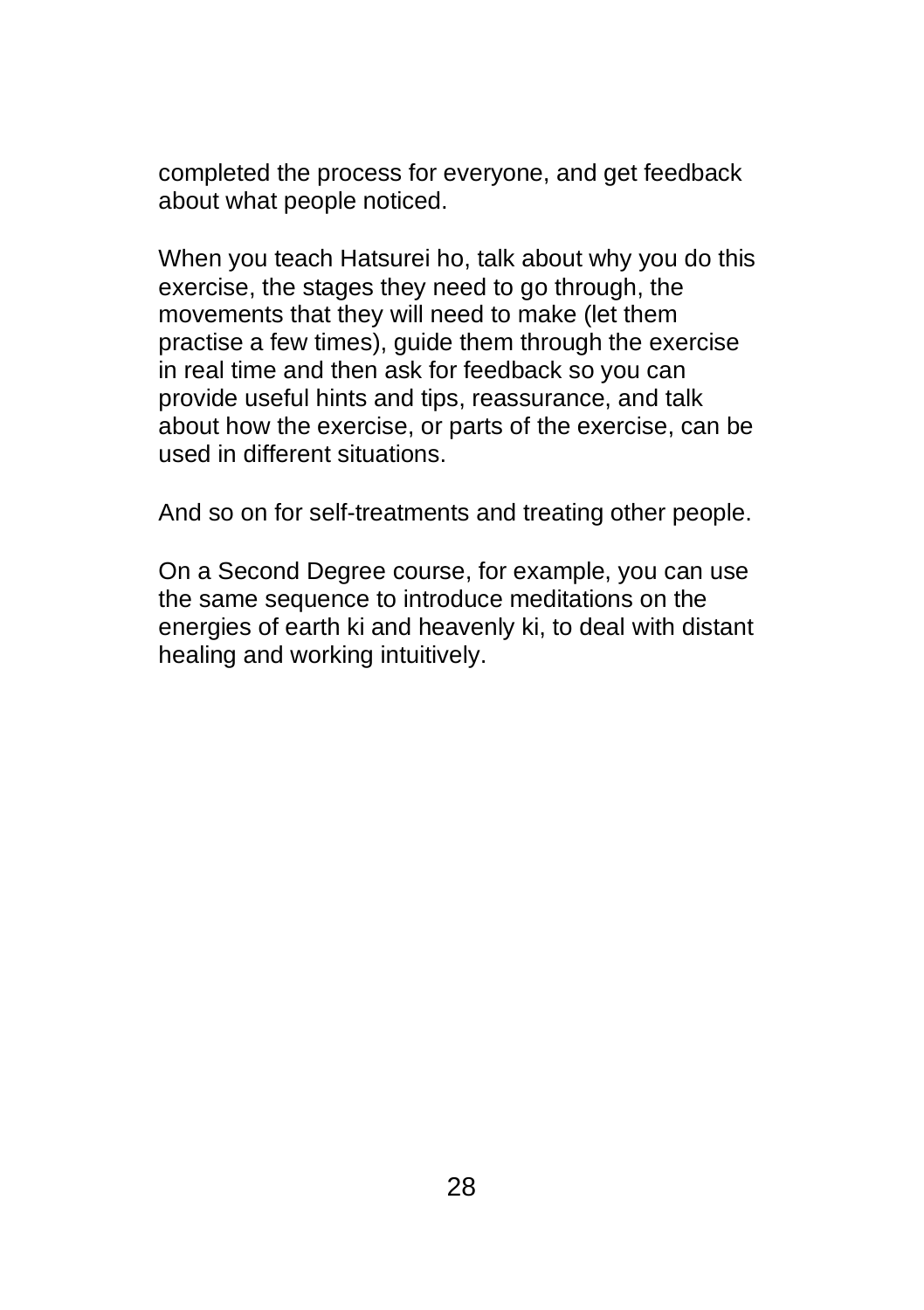# **Reiki teaching: tell them, tell them and tell them**

In my article "Reiki teaching: explain, guide, review" I ran through a simple sequence that you can follow when teaching practical exercises to your students.

In this article I would like to talk about the information that you pass on, how to help the information to stick in your students' minds, and how to ensure that new information relates to what has come before, and is put in proper context.

And in doing this, I will be relying on some very basic advice that is given to people who do public speaking. In fact, this is the most basic public speaking advice!

### **How to speak in public**

When you give a talk to a group of people, you need to:

- 1. Tell them what you are going to tell them
- 2. Tell them
- 3. Tell them what you told them

So you have an introduction where you run over the main themes or areas that you are going to be covering. This starts to give your listeners a 'map of the territory',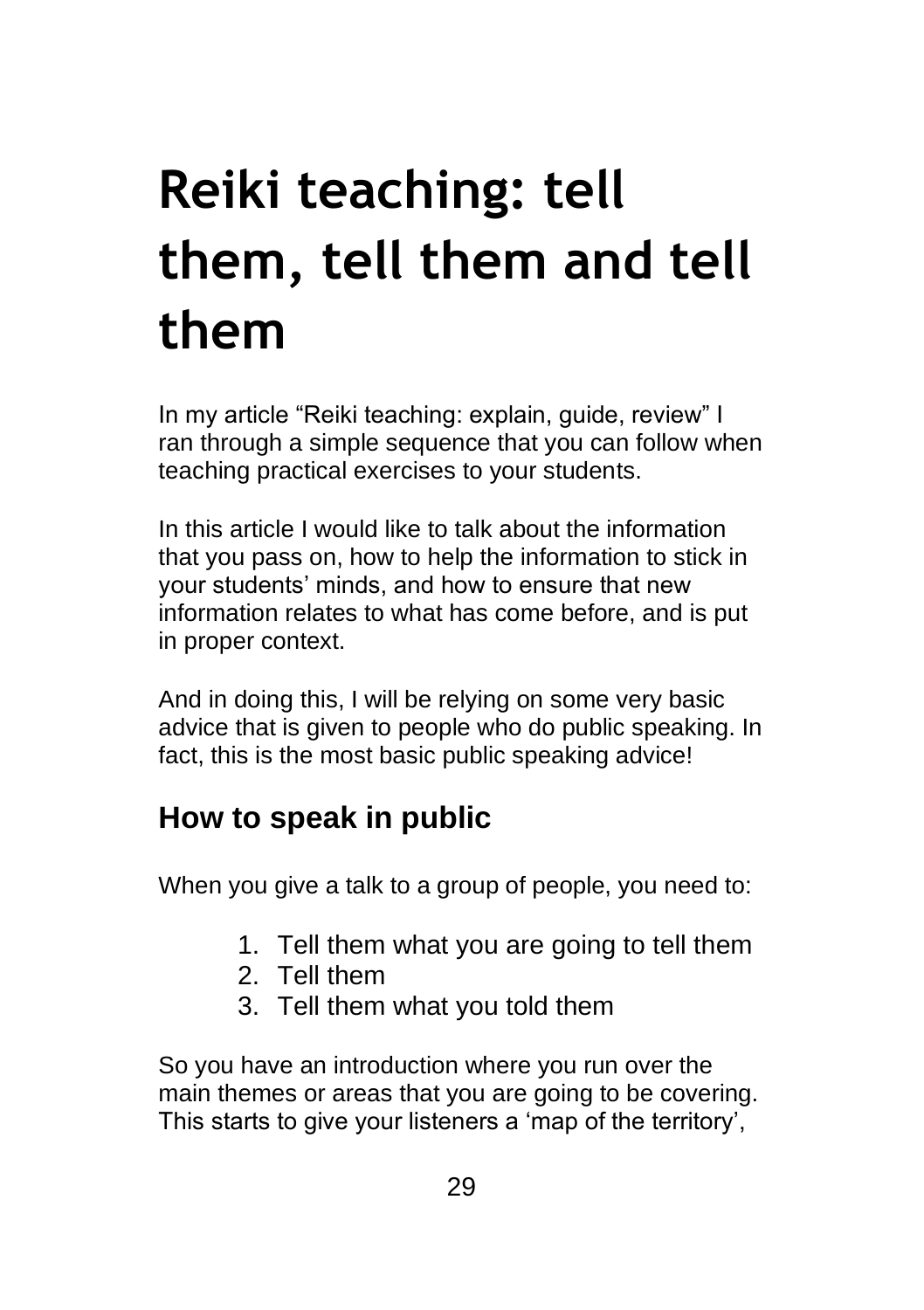it provides them with a set of main headings or categories, so when you move on to the next stage ('tell them') you can expand on those themes and headings.

The listener already has some 'hooks' in their memory to add the new information to, so it makes sense, has somewhere to fit, and will be more memorable.

Finally, you tell them what you told them, which means that, after having explored the issues in detail, you conclude by bringing them back to the main themes, points, headings that you started with, leaving them with a final summary of your talk.

They go away with the main themes clear in their minds.

In doing this, your listeners have received the same information three times, by way of the introduction, by you expanding on these themes in the main part of your talk, and by summarising things at the end.

And we know that repeating your exposure to information, particularly when there is some overall structure, where the info relates to a number of clear themes or ideas, and ideally where the information is personally relevant to you or you can imagine how you might use the information in practice, makes that information much more memorable.

So how does this relate to talking to your Reiki students as you progress through their course?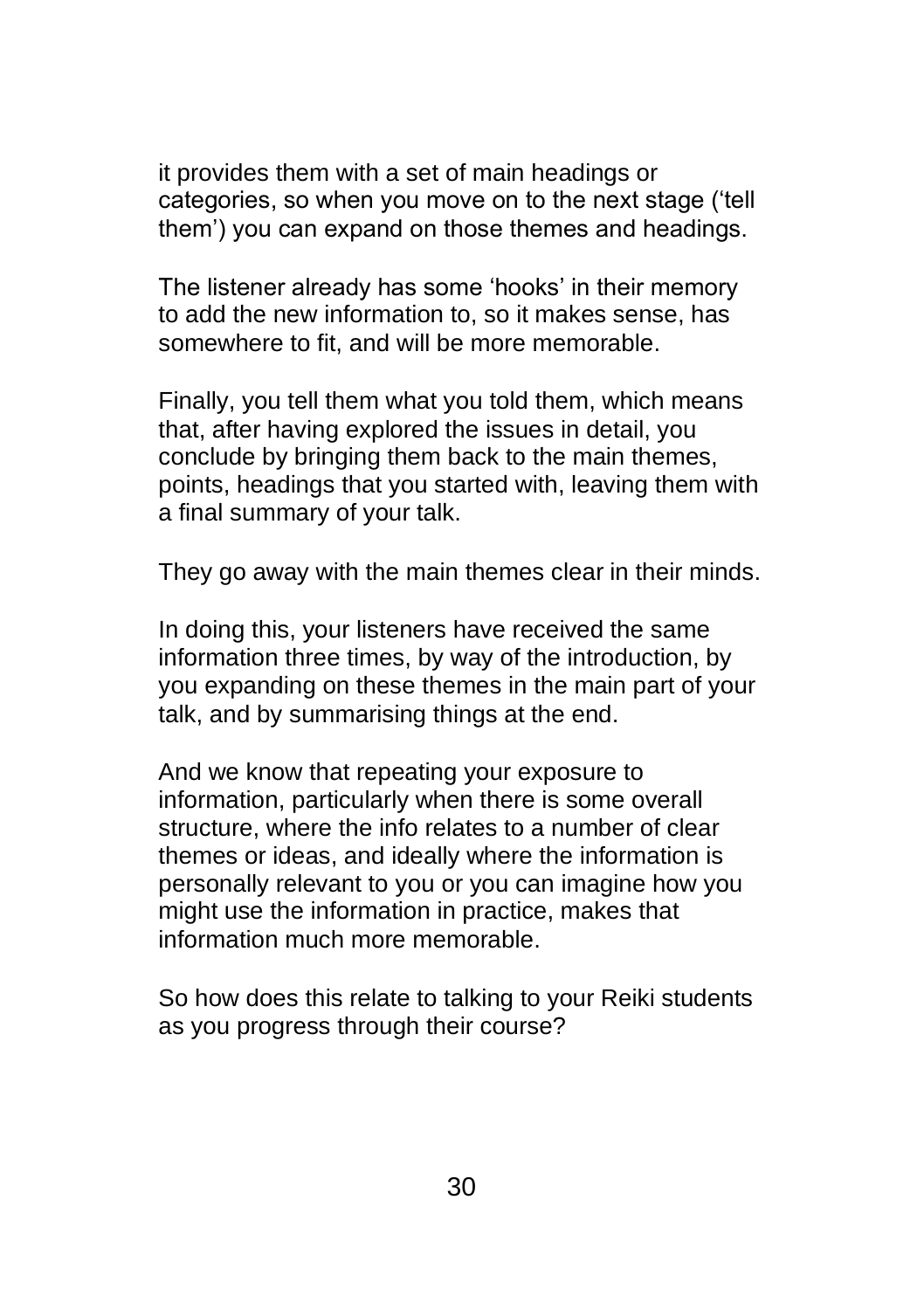#### **How to make your Reiki course content memorable**

Well, you can explain to begin with what is going to be happening during their day, the big items, the main themes or headings.

Tell them what they are going to learning about and practising in the morning, and what they will do in the afternoon. I know they will have seen your course schedule in advance but it's a good idea to remind them on the day.

Then, whether you're giving people a quick talk about 'What Reiki is and where it comes from' or 'What Reiki can do for you and the people around you', or whether you are introducing Hatsurei ho or explaining about scanning, you can follow the "tell them, tell them, tell them" sequence: outline the main points, expand on them and then summarise.

Outline, expand, summarise.

Then move on to the next chunk of your day.

#### **Recapping after a break**

When you have had a break (your mid-morning break or the lunch break) it is very useful to give them a quick reminder of what they did earlier, summarise the main points very briefly and then move on to the next section, but showing how the next chunk of your day relates to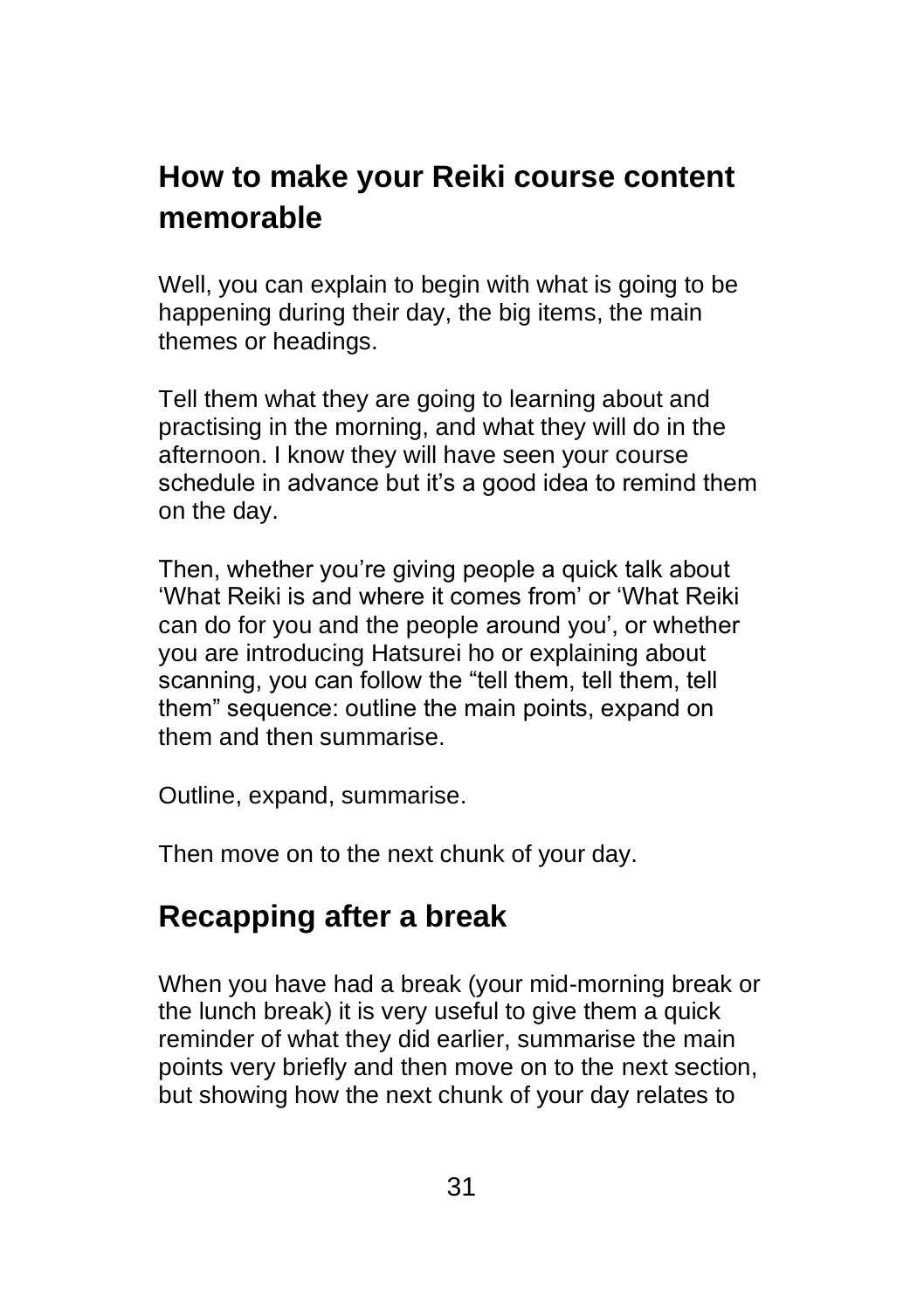what has come before: how it follows on, how it builds on what they have already done.

You might use a phrase like:

"before the break what we did was to…"

"we learned that…."

"and you discovered that…"

"now we are going to move on by learning about… and practising…"

If you taught Hatsurei ho and had a break, and now you are going to go through self-treatments, you might end up saying something like this (off the top of my head):

"So, before the break we went through Hatsurei ho, a set of daily energy exercises that you can use every day to start to balance your energy system: to clear, cleanse and ground you.

"You started by using Kenyoku – the dry bathing – where you ritually cleared and cleansed your energy system and then you moved on to move the energy to and from your tanden in time with your breathing, finally focusing the energy on your hands.

"It doesn't take too long to do, is a wonderful exercise to get into the habit of doing, and the audio CD that came in your study pack talks you through all the stages, so you can relax and just follow the instructions.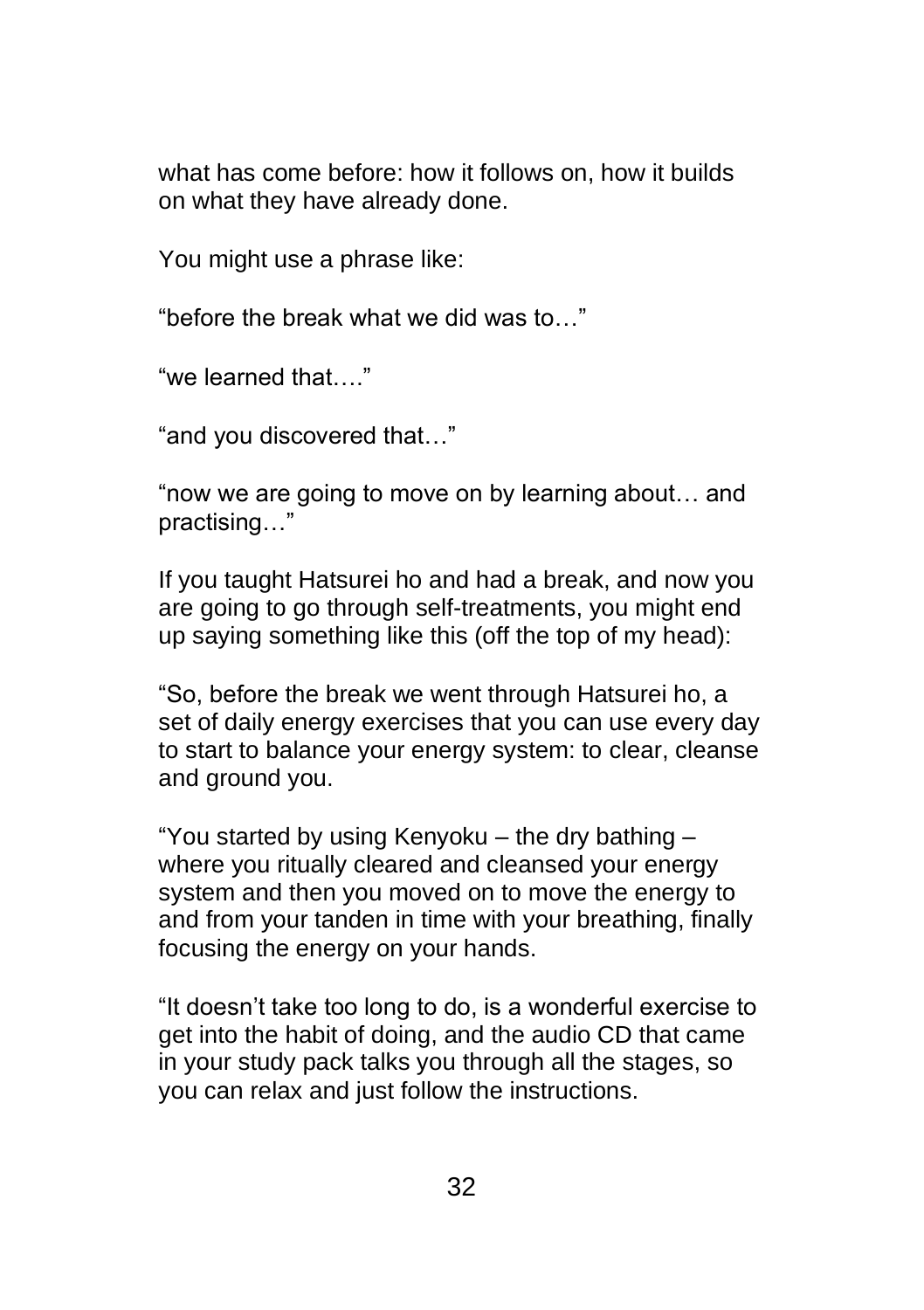"Now we're going to move on to learn how to carry out a self-treatment. There are lots of different ways of doing self-treatments, most of them involving resting your hands on different parts of the body and letting the energy flow.

"Basically you are firing the energy from lots of different directions to give it the best chance to get to where it needs to go.

"But sometimes people can find the hand positions a bit awkward or uncomfortable to hold for any amount of time, so fortunately from original Japanese Reiki comes a self-treatment method actually taught by Mikao Usui, where you imagine that the energy is focusing on different areas of your head, and that's what we are going to go through.

"By treating the head, you actually end up treating the whole body anyway, and it's a lovely routine that you can go through whenever you have the opportunity to close your eyes for a few minutes.

"So, this is what we do…"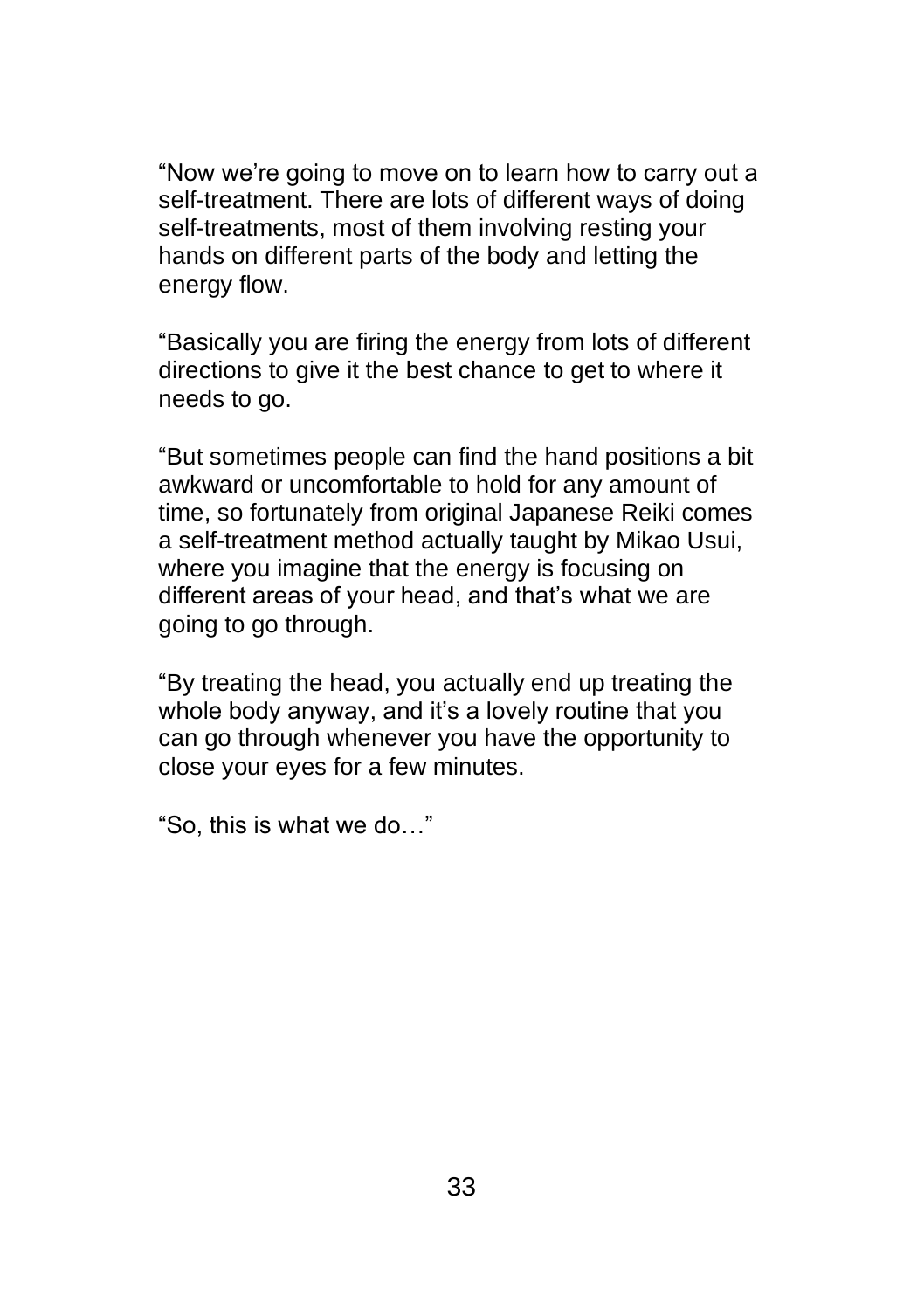PS.

#### **Please do not do this…**

As an aside I wanted to say that you should never read a book or manual out loud to your students.

- It is unprofessional.
- It's so boring: not everyone reads out loud well.
- They can read it themselves so they don't need you to do it for them.

I have heard of courses where most of what happened was the teacher reading out loud to the student from a manual.

This is disgraceful behaviour!

They are there to learn from \*you\*, not to hear how well you can read out someone else's book.

Never read stuff out to students.

You may as well be a performing parrot.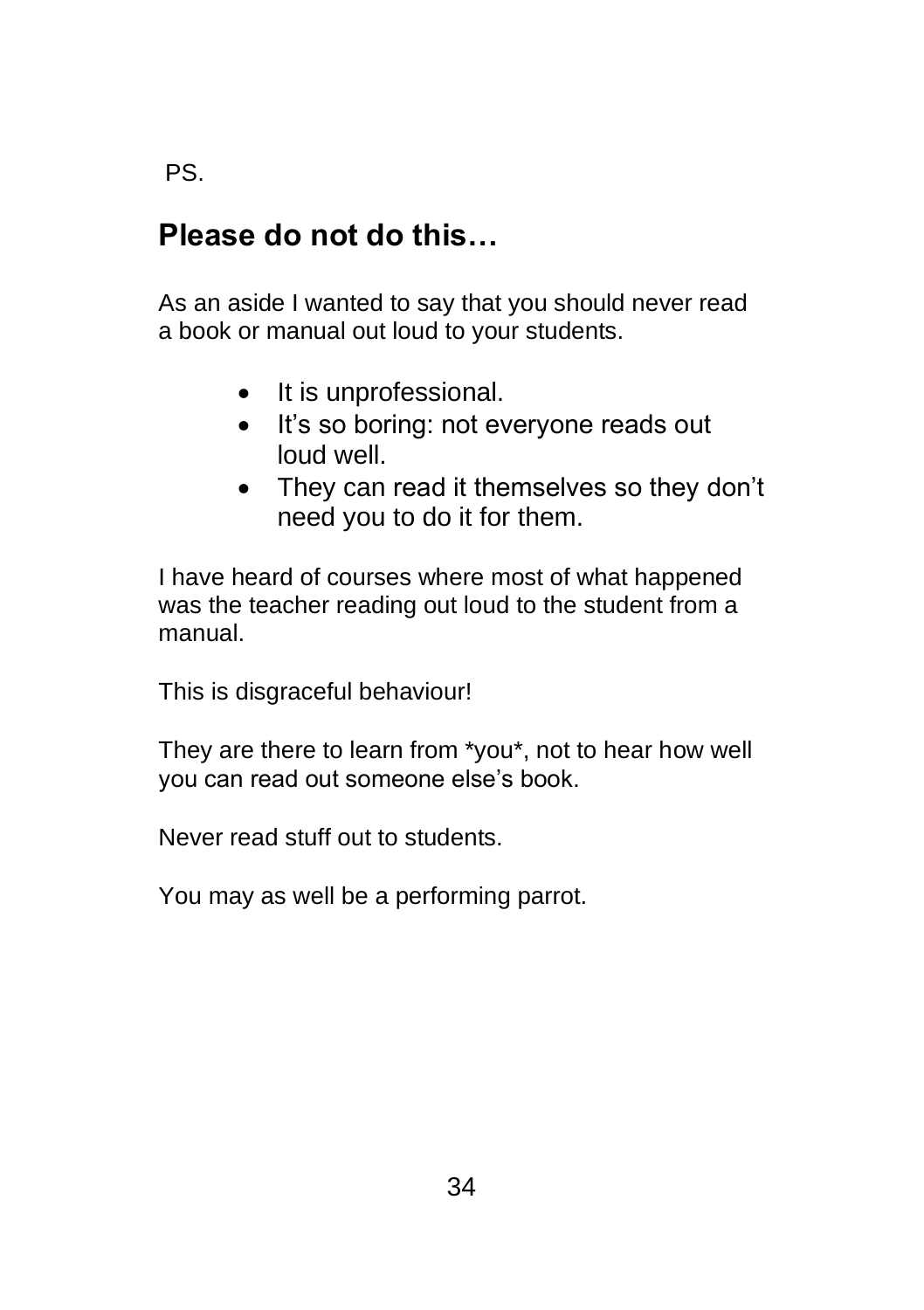## **Reiki teaching: using learning preferences**

People learn in different ways. When we learn we take in information through our senses, so we see things, we hear things, we learn through doing and we mull things over in our mind. The best learning comes when you provide people with training that engages with all these aspects.

Some people tend to prefer one approach over the others, so you might find that one person much prefers to listen, whereas another might really need to see something before they 'get it', while yet others need to do practical things, to move, to really understand and remember what they are being presented with.

In NLP (Neurolinguistic Programming) these preferences are called being visual, or auditory or kinaesthetic. There is another preference, too, when people are referred to as 'audio digital': these people need a strong sense of order or logic before things sink in properly for them.







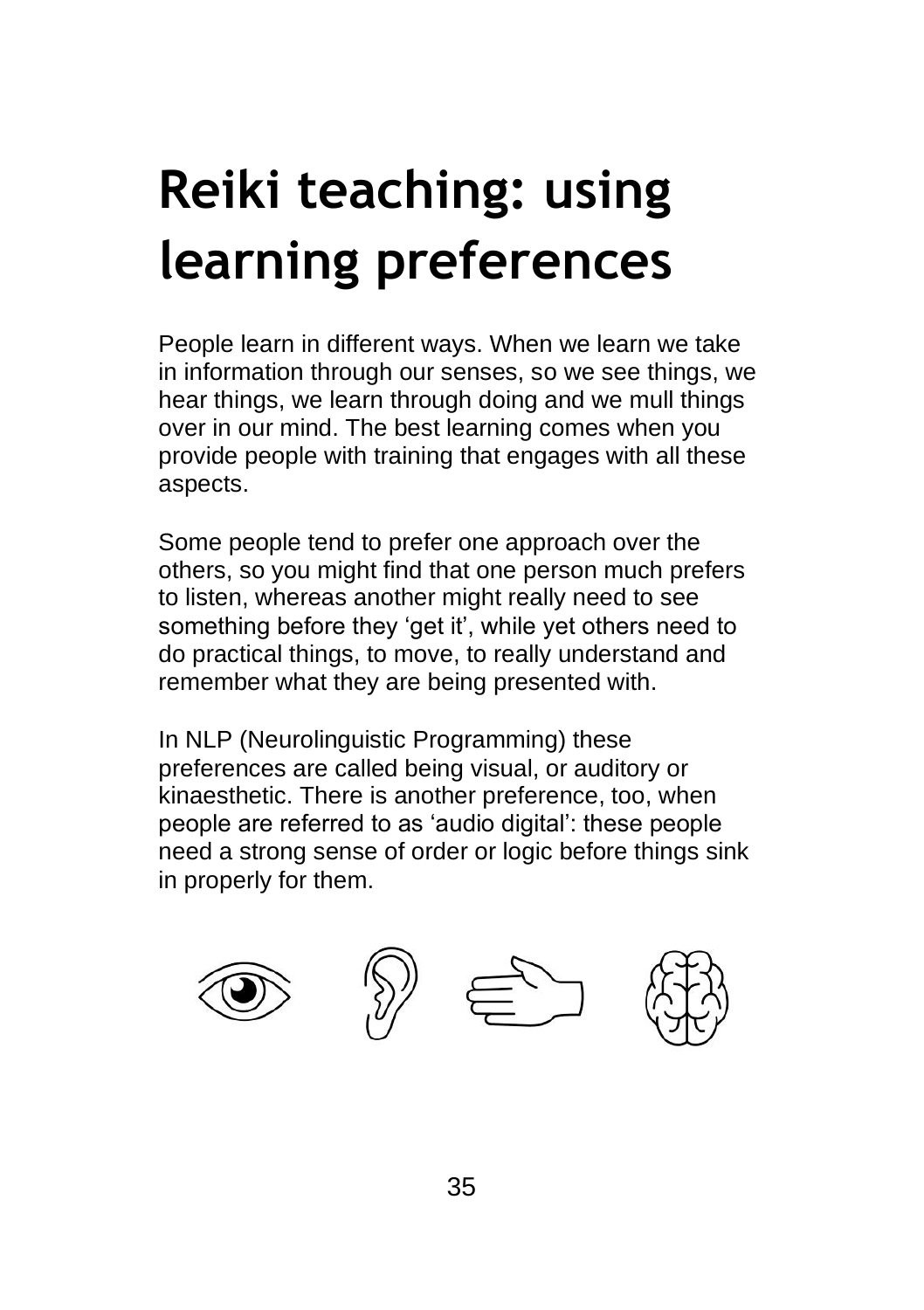I am quite a visual person, so I like diagrams, I think in pictures (not everyone does), I use Mind Maps, my written notes are quite visually diverse and sometimes flamboyant.

I need that visual input more than, say, listening to something. And I have a great need for logic and order.

#### **"The SatNav episode"**

This was brought home to me several years ago when I was training in NLP and my wife Lorraine and I were going somewhere fairly local that we had not been to before.

We had the SatNav on but hadn't bothered to attach it to the windscreen; Lorraine had it resting in her lap and she looked at it and told me where to go.

Lorraine prefers the auditory sense so it made sense to her to just call out the instructions to me on this fiddly route; she said that I didn't need to see the screen. I thought that I didn't… But I did! I really did!

It was excruciating for me to travel without seeing a map of where I was going.

I had to stop the car in the end and look at the SatNav screen so I could \*see\* where I was. Once I had seen the territory it all made sense and I understood where I needed to go.

I needed to see to understand, whereas Lorraine didn't have that need.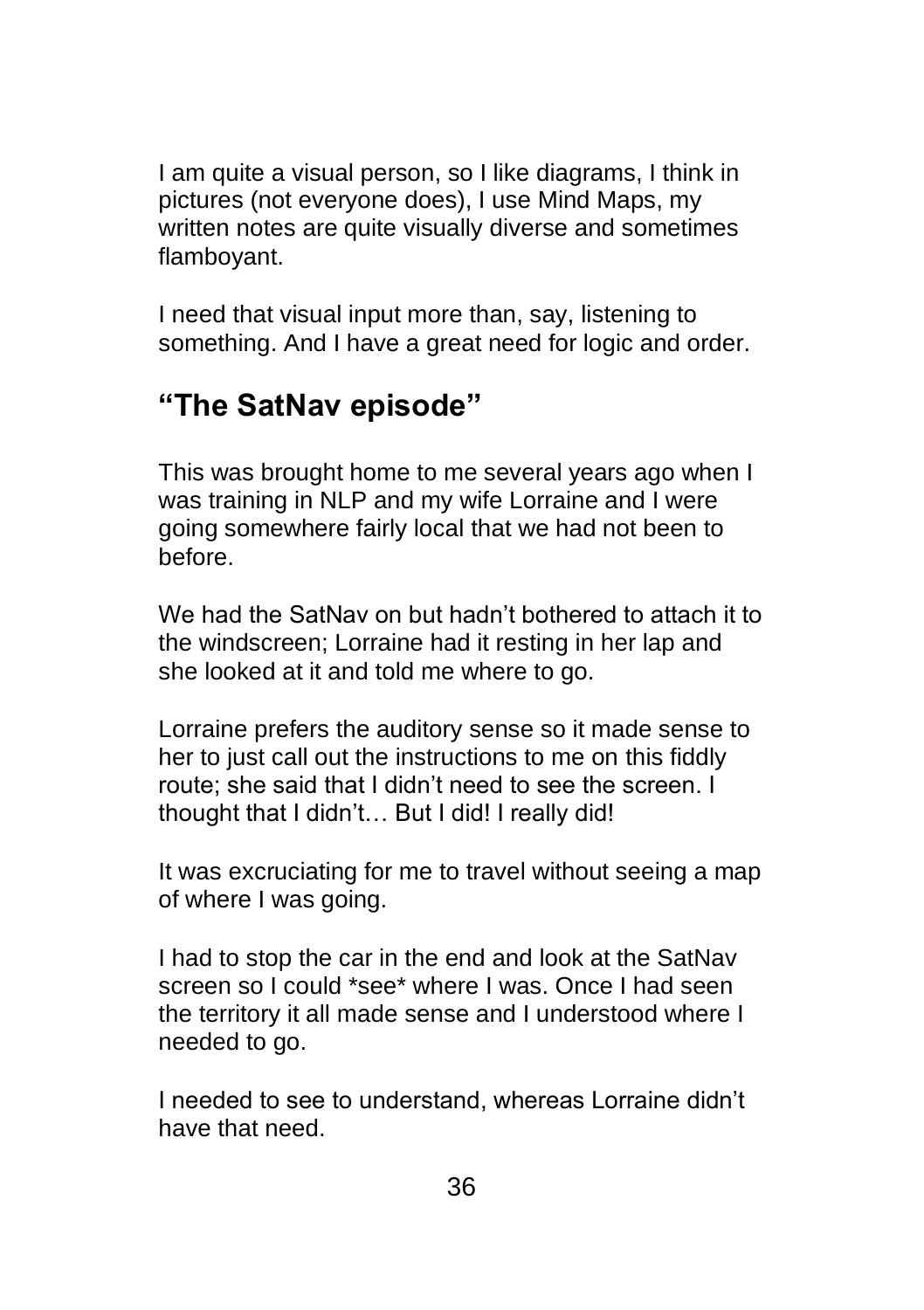When I give directions to someone I always want to reach for a scrap of paper so I can show someone; they might respond, though, by saying "just tell me!" My mind will be saying, "it's much better if I can show you."

But for them it may not be…

#### **Don't assume everyone is just like you**

The problem comes because we tend to assume that the way we learn is they way that everybody learns.

So if you learn by listening, you might run a course where you spend most of your time talking, and there will be students who are desperate to see something demonstrated, or to see a diagram, or to have an overview of what they day will entail, or to see the logical links between things, or to try something out for themselves, to 'get their hands dirty'.

So by running a course where you show things, you talk about things, you supervise people practising stuff, and you make sure that your day flows logically from one thing to another, you are providing your students with the very best training.

You are touching all bases and making sure that the course meets the learning preferences of all your students.

And by touching all bases, you actually make the learning more meaningful and effective for everyone, because the best learning uses sights, sounds and physicality, no matter what someone's preference might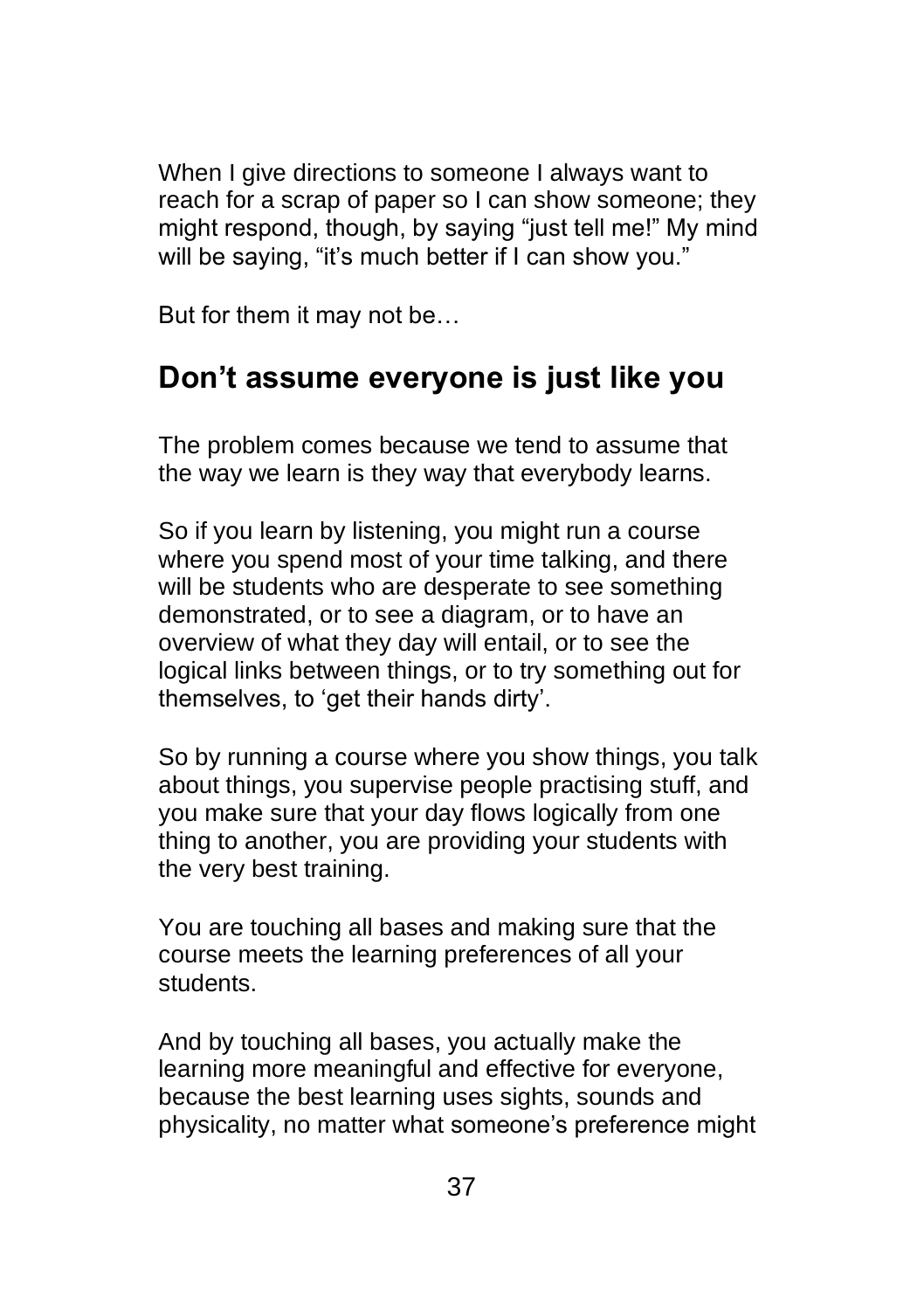be. So a 'visual' learner like me needs images, but I will learn better if I also get to hear and to do.

#### **Make your courses touch all bases**

- On a live course it is straightforward to make sure that you are touching all bases: On a First Degree course, for example:
- Talk to them about Reiki and about the exercises they will be carrying out
- Show them what they will be doing when they perform the movements of Hatsurei ho and a Self-treatment
- Have them go through the physical movements with you
- Make sure they have seen you make the movements and practised the physical movements for themselves before they close their eyes for you to guide them with your voice

When dealing with the subject of treating other people, you can talk about the subject and then you can give a visual demonstration of the hand positions, talking to your students when you do that to give hints and tips and useful advice.

They then go through the hand positions themselves, guided by your voice.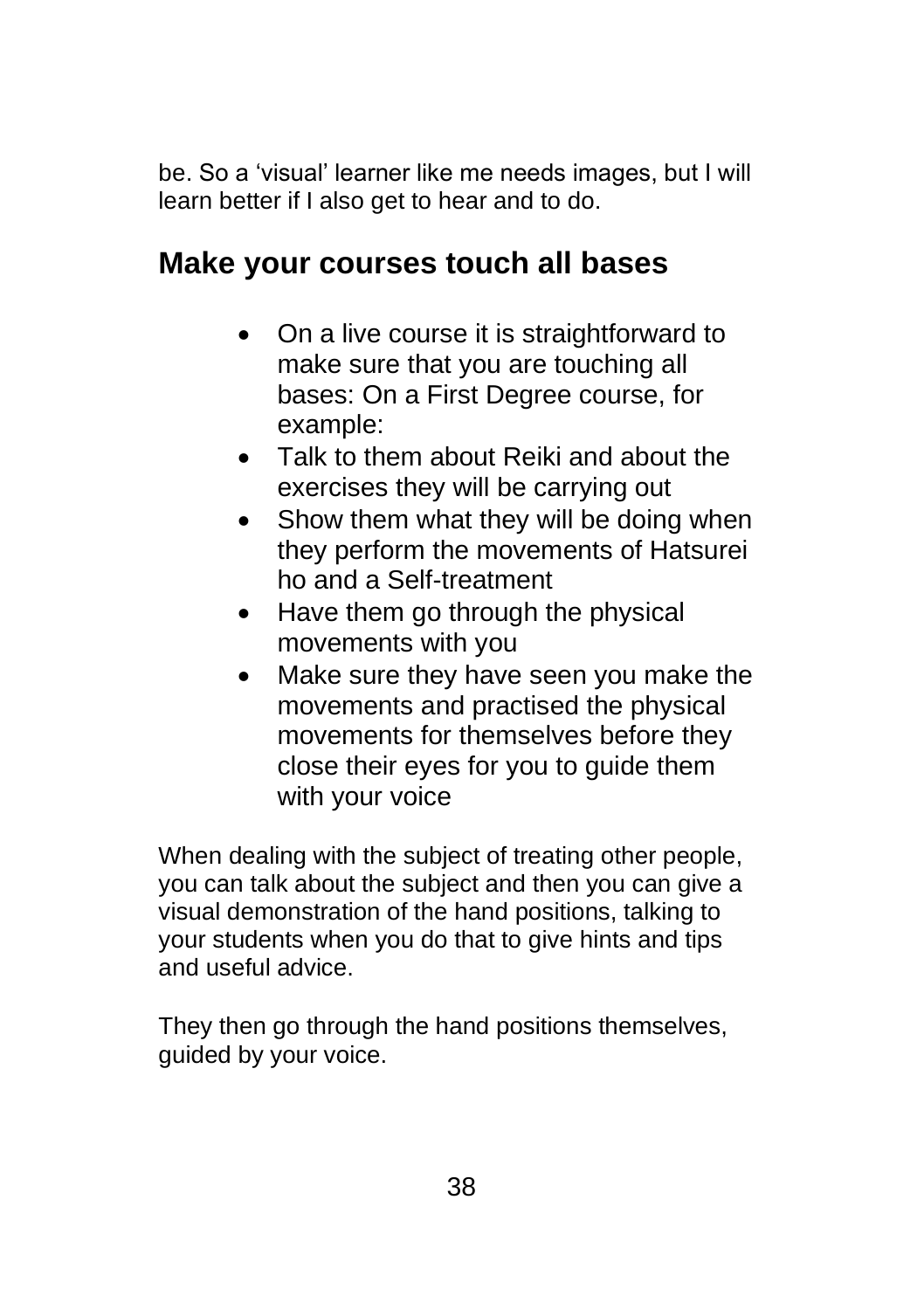#### **Teaching materials to use on the day**

You might consider having some display boards set up, with colour photographs demonstrating full treatment hand positions. Your students will take the information in subconsciously during the day.

On my Reiki Master Teacher live courses I used to have display boards set up which showed the stages of giving Western-style attunements.

They can see the visuals as you talk them through the process, then you give them a visual demonstration, then they go through the movements themselves with you or another student talking them through the stages.

I even had some A3 sheets and marker pens so students could draw little diagrams to explain the attunement stages, and I also had students sit down and talk each other through the process.

So I was engaging with all senses: they looked and were were watching, they listened and they explained; it is very powerful having someone explain something to another person because you have to have things wellordered in your mind in order to do that.

They created visuals and they carried out physical movements while receiving spoken instructions.

All in all, a powerful learning combination.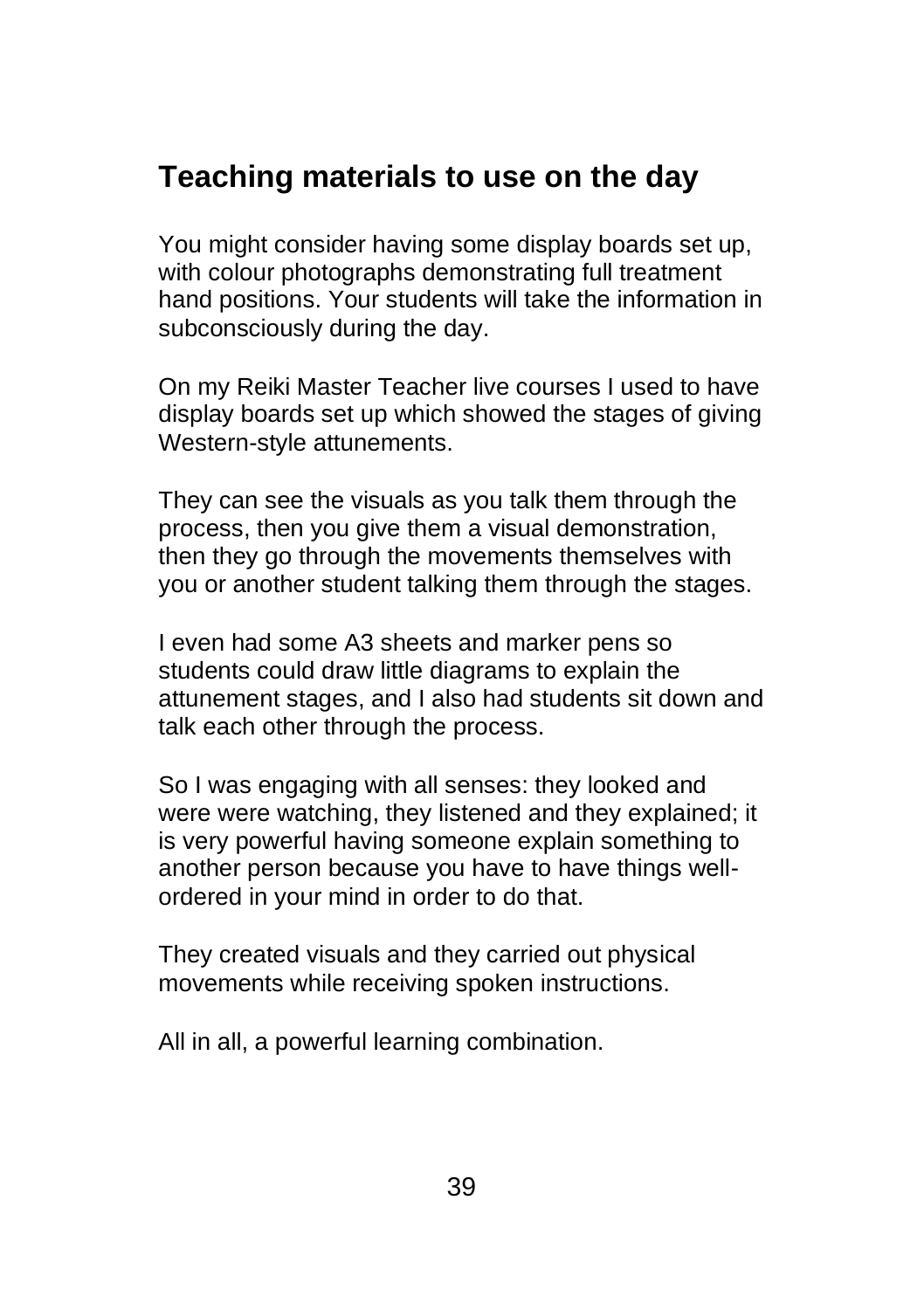#### **Create materials that engage all senses**

At Reiki Evolution we use detailed and comprehensive course manuals containing text, summaries and photographs.

The manuals are well ordered and logical and students get to read about the experiences of many other students that have been through this training.

Along with the printed manual, students for First Degree also receive separate "at a glance" summary sheets with lots of photographs to illustrate the stages of carrying out Hatsurei ho, giving a Self-treatment, and some Full treatment hand positions.

I include some blank 'cartoon strip'-style squares for them to do little drawings, perhaps just with stick figures, to illustrate the treatment hand positions, to jog their memory.

I also include a set of "20 Reiki questions", the answers to which they are expected to search for in their course materials, and I include a separate sheet with the answers that they can look at to check their discoveries.

We provide audio CDs with commentary (just like listening to a Reiki training course, but something that you can play again and again) and we also provide guided meditations, talking students through their daily energy exercises, a self-treatment meditation, a distant healing meditation and a Reiki symbol meditation.

You can see why we do that, can't you?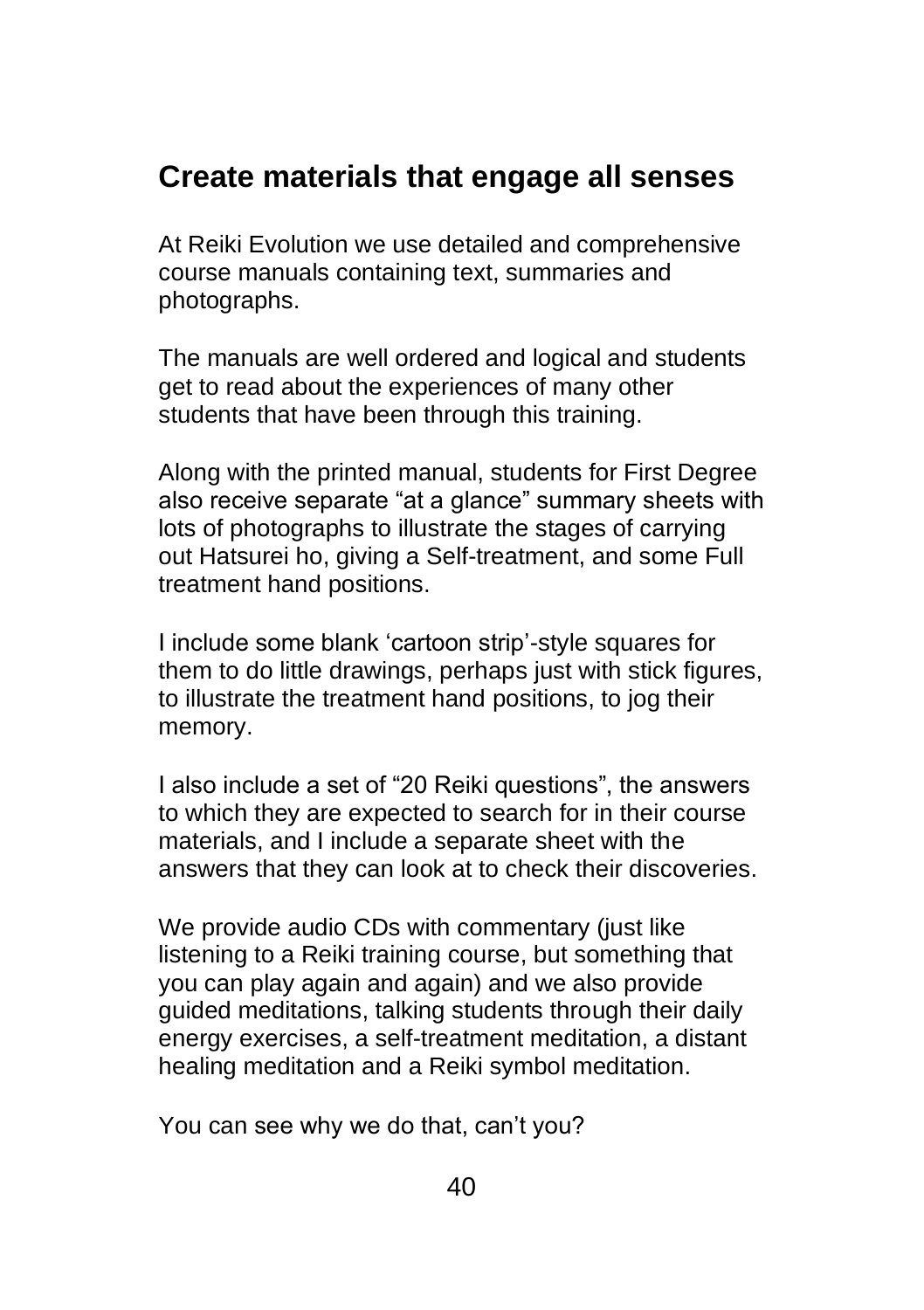We provide logic and order, we provide written information, summaries and images, we provide short talks you can listen to and we give you the chance to be guided as you put Reiki into practice on yourself and with other people.

Engaging with people's different learning preferences, and ensuring that your live course and your training materials are multimedia, leads to the most powerful and effective learning.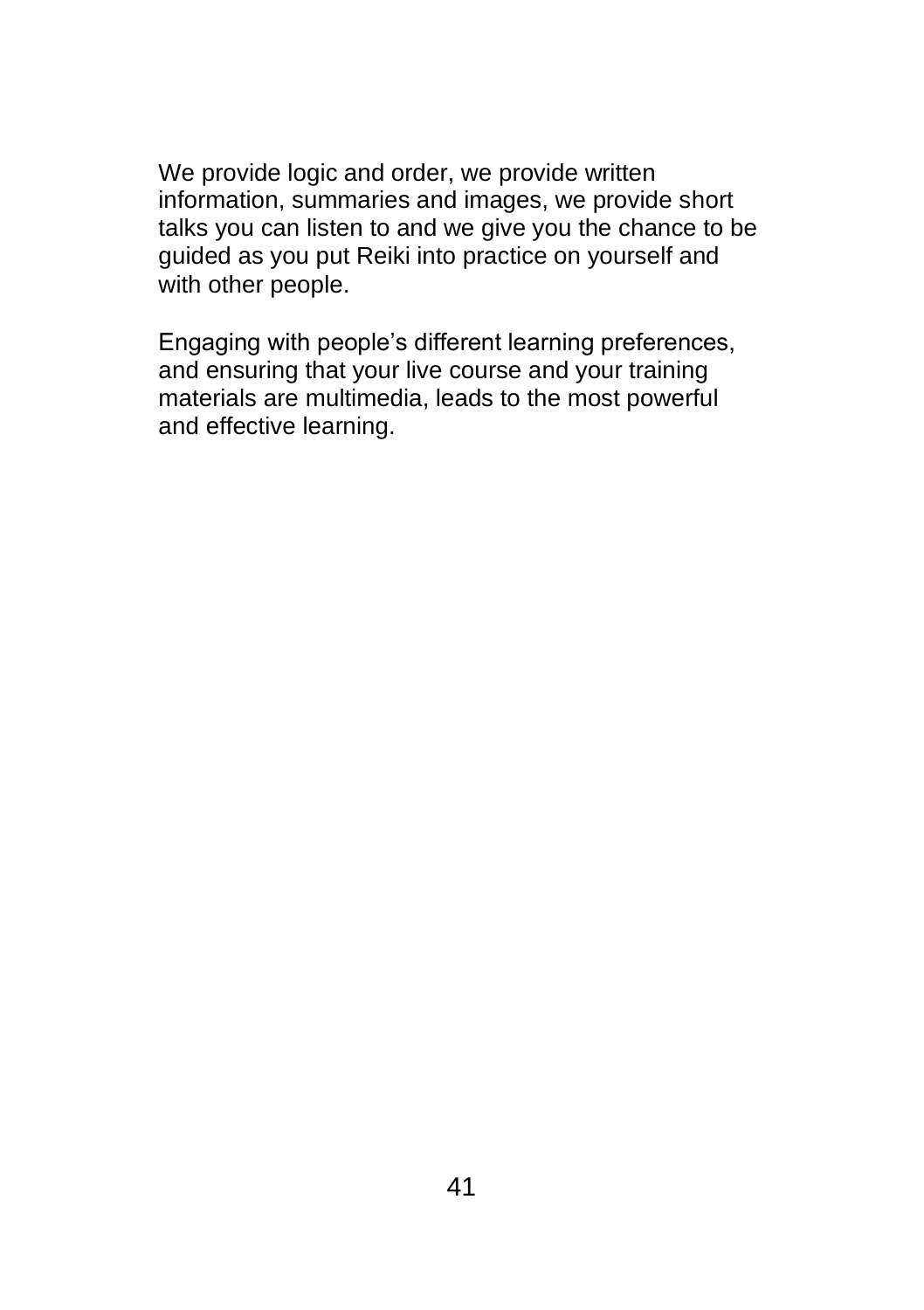# **Reiki teaching: using the right 4MAT**

That is not a spelling mistake: I did intend to spell the word 'format' in that way! The "4MAT" system is a way of approaching teaching that was created by Bernice McCarthy and proposes that there are four major learning styles, each of which result in a student asking different questions and displaying different strengths during the learning process.

The 4MAT system is based on Myers-Briggs personality typing, which break people down into different categories, for example Introvert and Extrovert.

I am not going to go into detail here about the different categories (you can read up about those for yourself if you're interested) but beyond Introvert/Extrovert there are three other pairs of categories:

- Sensor/Intuitor
- Thinker/Feeler
- Judger/Perceiver

Myers Briggs uses these labels to create four-letter abbreviations for particular personality types, so someone might be an "INFJ", an Introvert, Intuitor,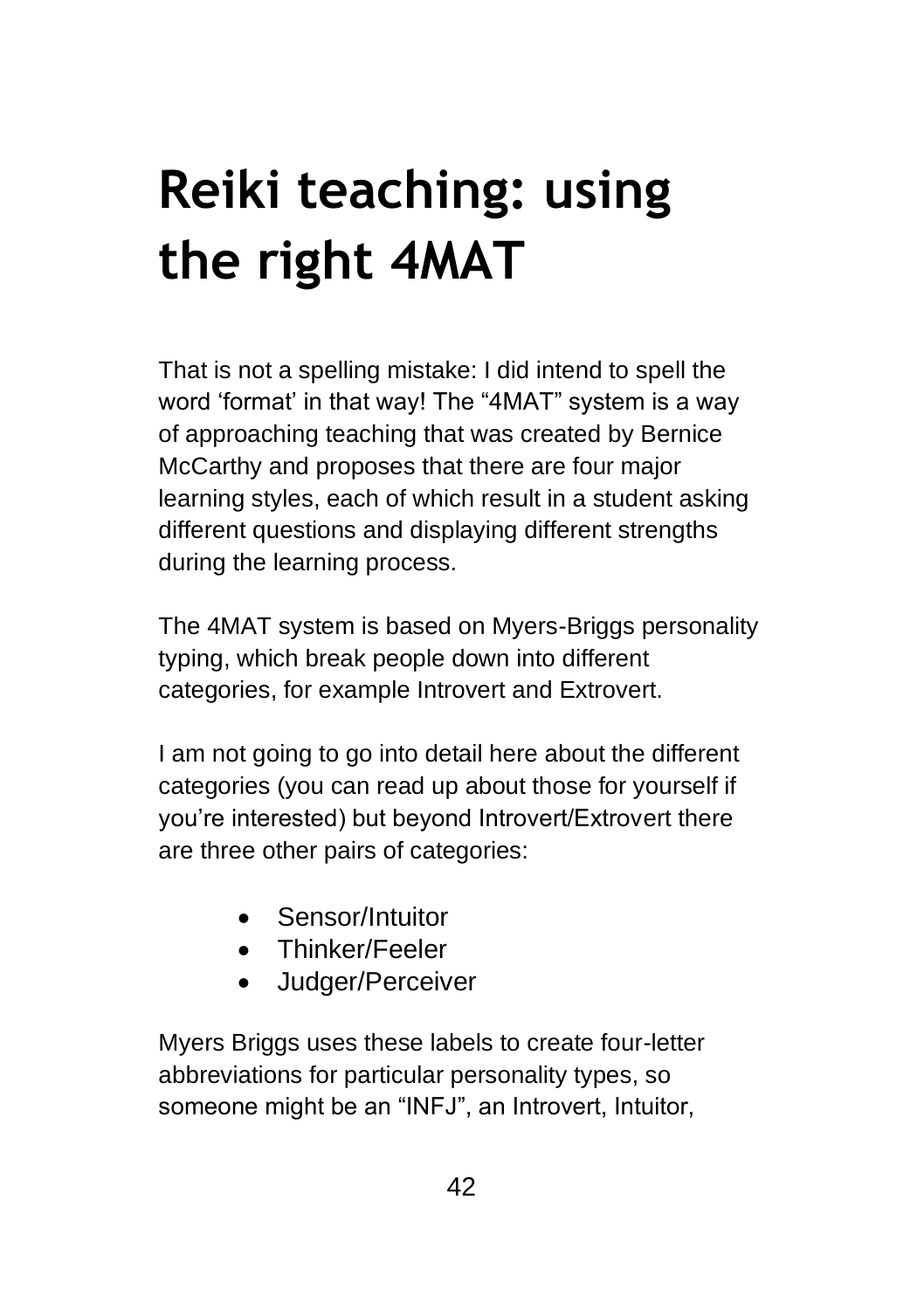Feeler, Judger. Myers Briggs aficionados will know immediately what sort of a person that is!

But let's get back to teaching and Reiki…

### **The four 4MAT categories**

The 4MAT system describes four different types of learners, all of whom require different things in order to best assimilate information. Here are the four types:

#### **The Concrete-Random learner**

This learner needs to know "**Why?**" they are learning a particular thing, why they should be involved in a particular activity. What is the point of all this?

#### **The Abstract-Sequential learner**

This learner needs to know "**What?**" to learn: exactly what do they need to know? They need to see it in black and white; it shouldn't be vague and wishy-washy. There shouldn't be unanswered questions.

#### **The Concrete-Sequential learner**

This learner wants to know "**How?**" to apply the information they are being presented with: what do you actually do with this information in practice?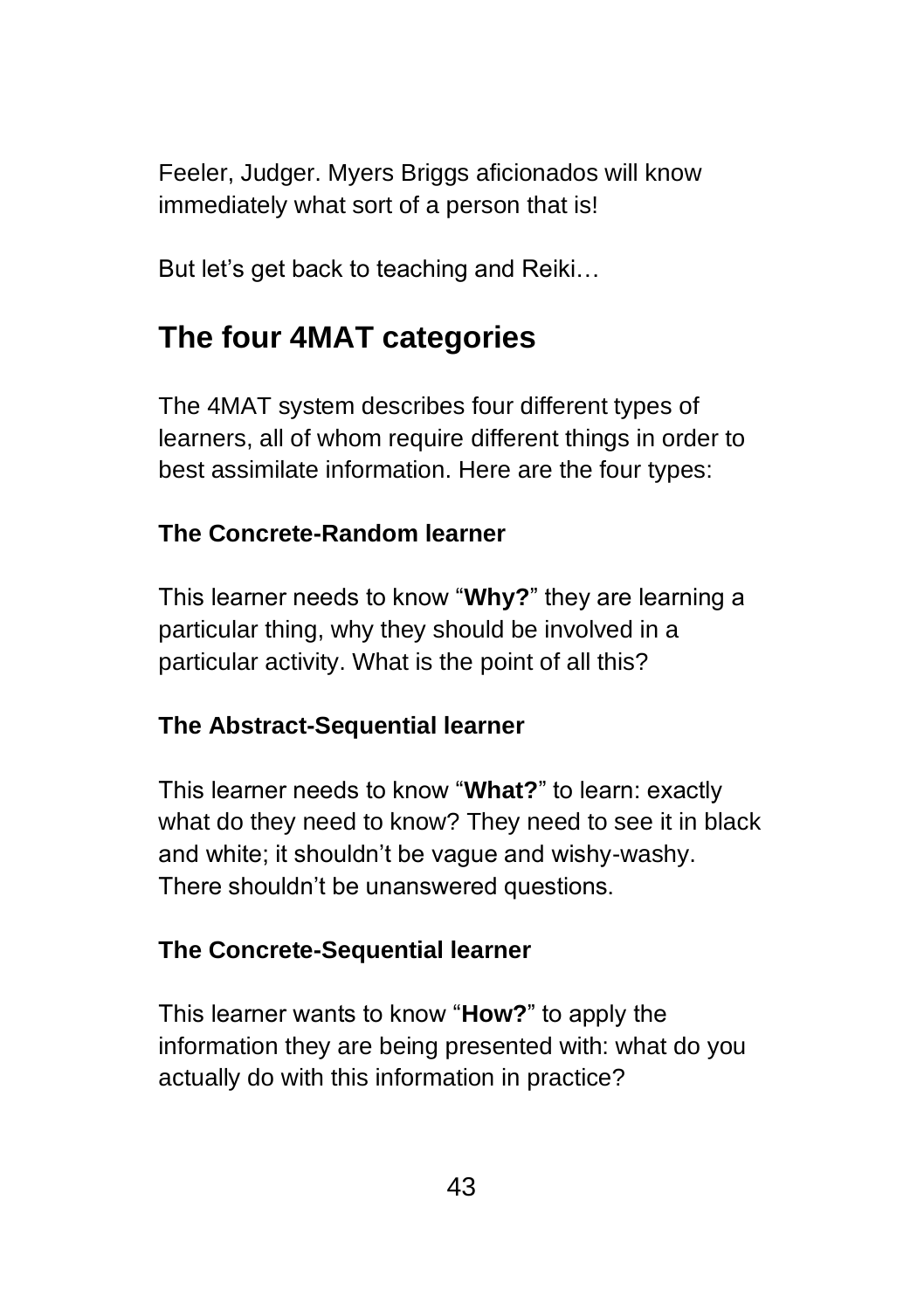#### **The Abstract-Random learner**

This learner wants to answer "**What If?**" questions about how they can modify what they have learned to make it work for them.

### **Using 4MAT in practice**



You can use the four questions – Why?, What?, How? and What If? to guide you when teaching a course or teaching a particular technique or practice.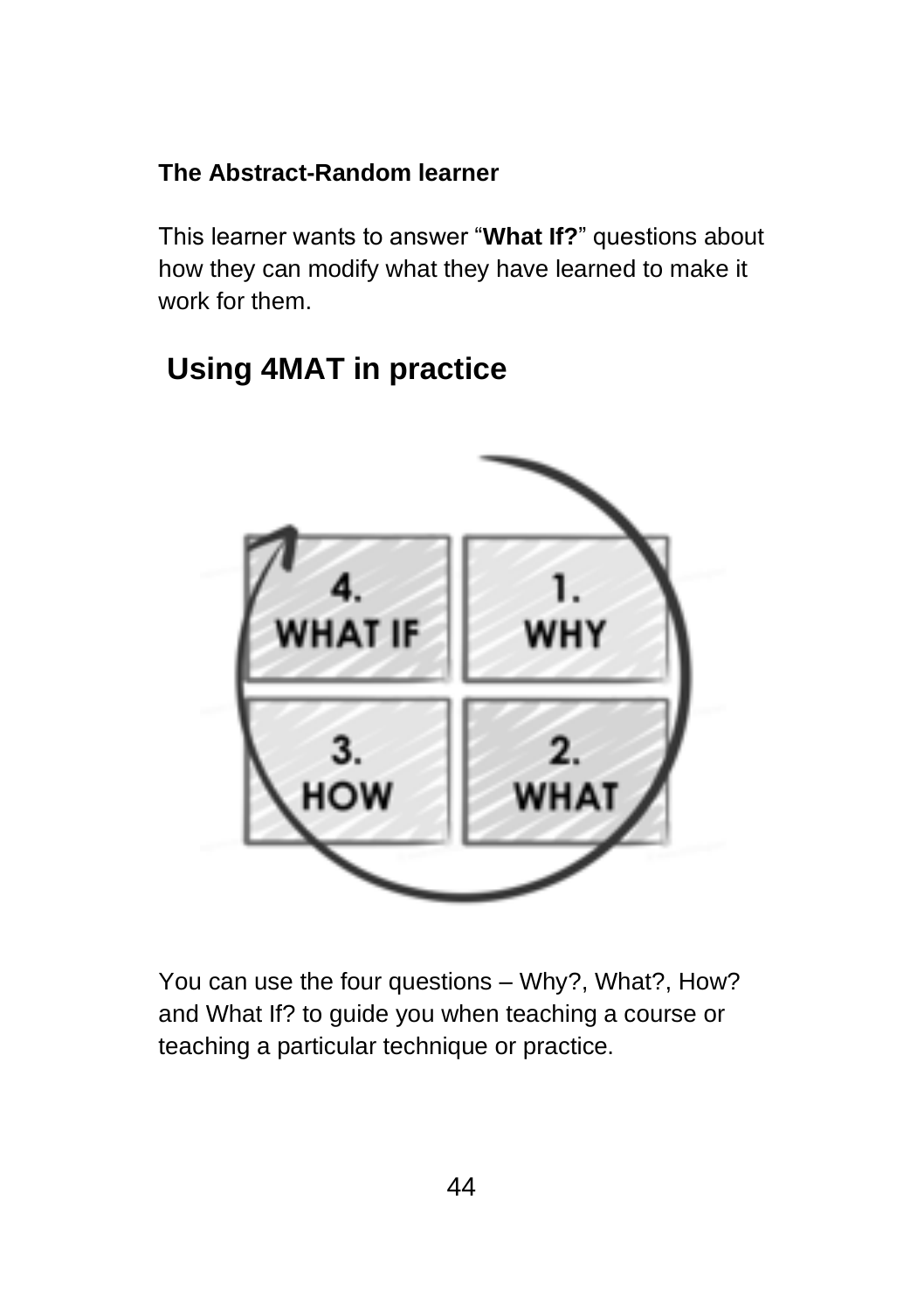If you deal with these four different questions, you make the learning accessible to the four major categories of learners, make what you teach memorable and ensure that you leave no-one behind.

These four questions can be cycled through again and again for each section of your course.

Let's think of an example: say, the teaching of Hatsurei ho (daily energy exercises used in Japanese-style Reiki). This is how the teaching of it, 4MAT-style, might look like:

### **Teach "Hatsurei ho" 4MAT-style**

**Why** do we do Hatsurei ho? What is the purpose of it and what are our goals in carrying it out?

You can talk about how Hatsurei ho is a series of energy exercises that you carry out daily to clear and cleanse your energy system, ground you, and build up your ability as a channel over time.

**What** do we actually do when we perform Hatsurei ho? What are the stages, what precisely will we do in what order? What do we need to know in order to perform Hatsurei ho effectively?

You can talk about the individual stages, what you will be doing with your hands, what you will be imagining,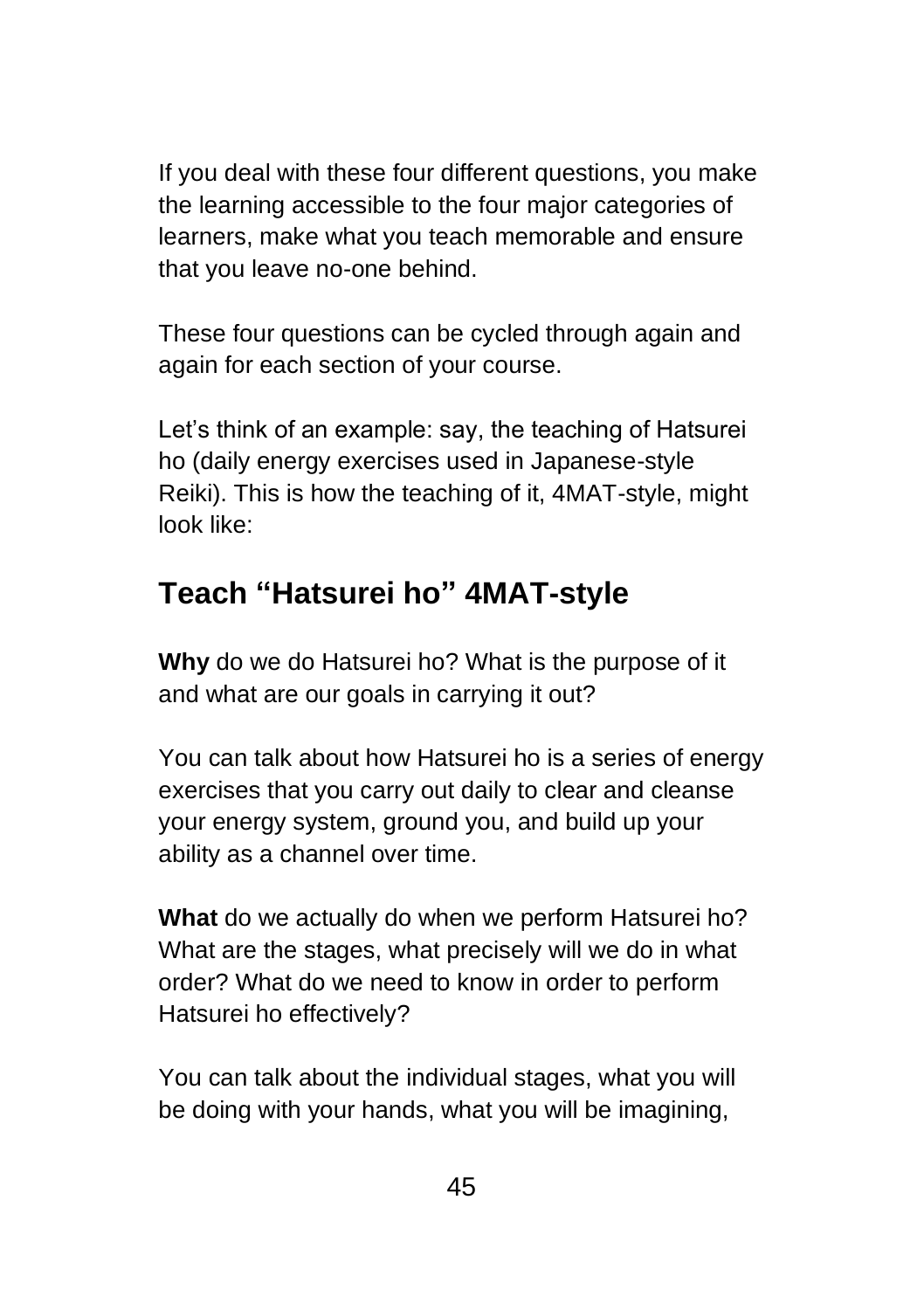how you tie in visualisation and the movement of energy with your breath.

**How** do we do Hatsurei ho? This would be a good time to talk your students through the process and talk about when to do Hatsurei ho, how often, and what happens if you miss a day.

Finally, how can you modify Hatsurei ho and use it in different contexts? This is the "**What If**?" stage: you might talk about separating out Kenyoku and using it for cleansing/clearing prior to starting a Reiki treatment, or in other situations.

You might also talk about using just Kenyoku and Joshin Kokkyu ho, a shorter sequence which comes closer to what Usui Sensei was teaching to his students in Japan.

That's not a bad sequence to keep cycling through, is it?

#### **Teach "Scanning" 4MAT-style**

Let's look at another example - "Scanning", - and how the 4MAT system helps us to teach this practice:

**Why** do we do use Scanning? What is the purpose of it and what are our goals in carrying it out?

You can talk about how scanning is a good way of 'getting the lie of the land' before you treat someone,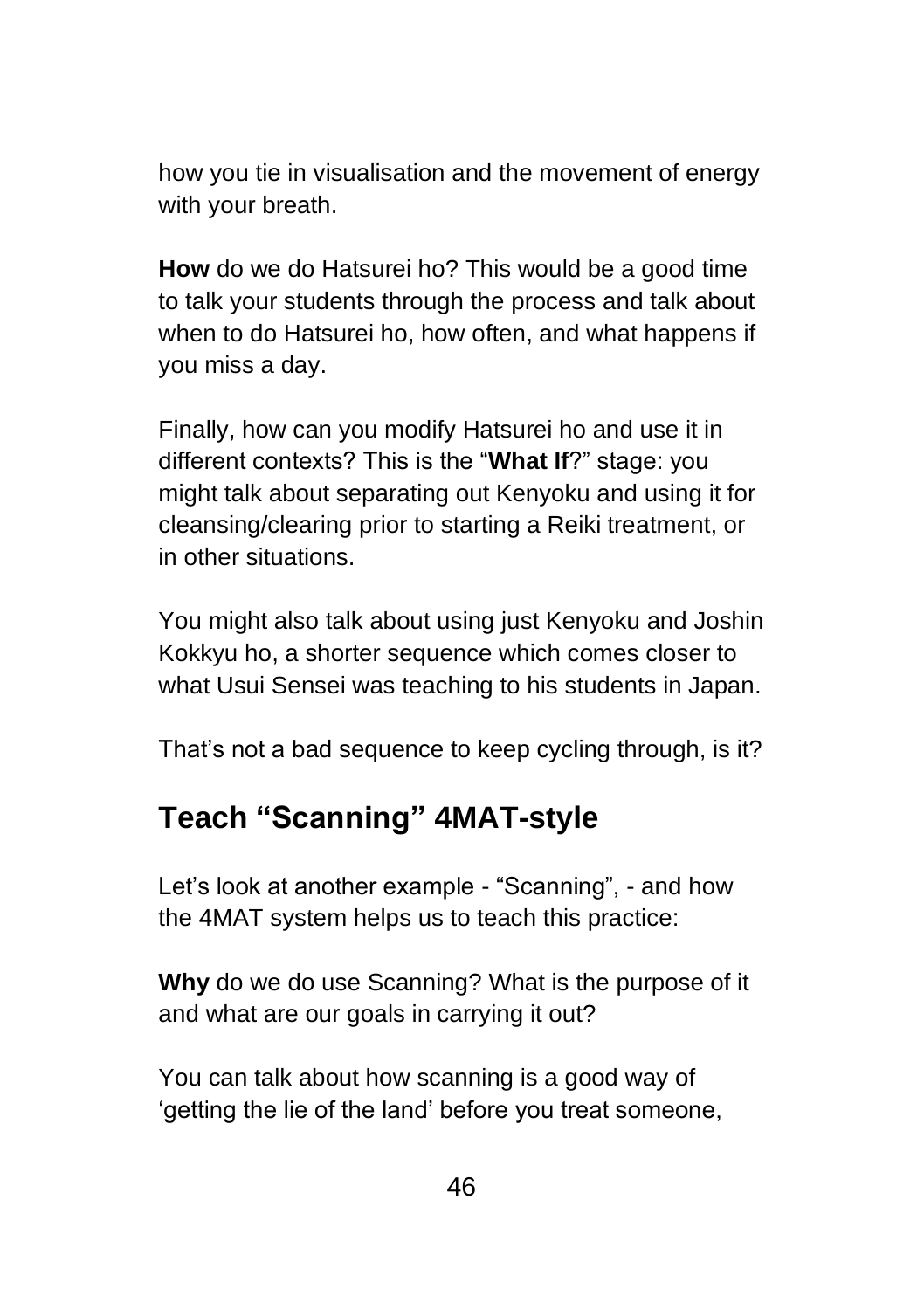finding out where the areas are that you're likely to be spending longer treating, that it is a good way of getting into the 'Reiki' state of mind, connecting with the energy, getting the energy flowing nicely before you start the treatment proper, and a way of building up your sensitivity to the energy through regular practice.

**What** do we actually do when we scan?

You can talk about the way that you hover your hands or hand over the body, how you focus your attention on the sensations that you can experience in your fingers and palm, and how you can drift from one area to another, going back and forth to check and double-check to see if you get a repeated 'spike' in sensations over a particular area.

What do we need to know in order to do scanning effectively?

**How** do we do scanning? This would be a good time to demonstrate and to talk your students through the process for real: guiding their movements, asking questions and commenting on what they notice, and making helpful suggestions.

Finally, you can deal with "**What If**?" questions: what if you can't feel anything in your hands, what if it all feels the same, what does it mean if you notice a particular sensation, like heat, or fizzing, or coldness, or a breeze, or pulsing? How else do Reiki people use scanning?